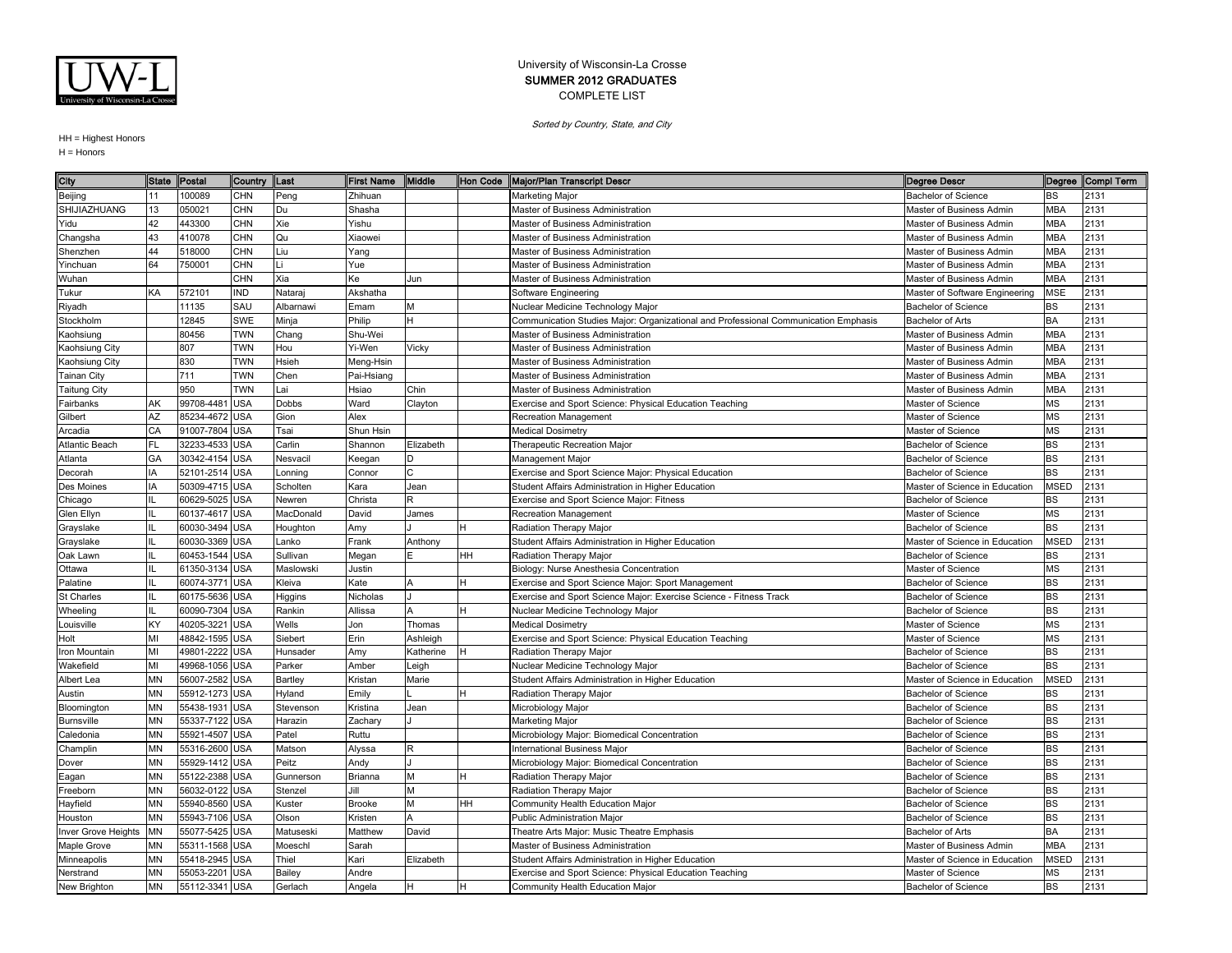

Sorted by Country, State, and City

| City                     | <b>State</b> | Postal         | Country    | <b>ILast</b>     | <b>First Name</b> | Middle      |    | Hon Code Major/Plan Transcript Descr                                                | <b>Degree Descr</b>            |             | Degree Compl Term |
|--------------------------|--------------|----------------|------------|------------------|-------------------|-------------|----|-------------------------------------------------------------------------------------|--------------------------------|-------------|-------------------|
| New Brighton             | <b>MN</b>    | 55112-7126 USA |            | ange             | Kelly             |             |    | Community Health Education Major                                                    | <b>Bachelor of Science</b>     | BS          | 2131              |
| Northfield               | MN           | 55057-3904     | <b>USA</b> | Frawley          | <b>Brianne</b>    | -ynn        |    | Special Education                                                                   | Master of Science in Education | <b>MSED</b> | 2131              |
| Northfield               | <b>MN</b>    | 55057-1574 USA |            | Springer         | Shane             | Donad       |    | Student Affairs Administration in Higher Education                                  | Master of Science in Education | <b>MSED</b> | 2131              |
| Oakdale                  | <b>MN</b>    | 55128-3340 USA |            | Lawinger         | Ashley            | Marie       |    | <b>Therapeutic Recreation</b>                                                       | Master of Science              | MS          | 2131              |
| Owatonna                 | <b>MN</b>    | 55060-1327     | <b>USA</b> | Vannatta         | Jonathan          |             | HH | <b>Biology Major</b>                                                                | Bachelor of Science            | <b>BS</b>   | 2131              |
| Rochester                | <b>MN</b>    | 55901-5859 USA |            | Jorgenson        | Thomas            | John        |    | Recreation Management Major                                                         | <b>Bachelor of Science</b>     | <b>BS</b>   | 2131              |
| Rochester                | <b>MN</b>    | 55906-6913 USA |            | Krause           | Adam              | Jonathan    |    | Biology: Nurse Anesthesia Concentration                                             | Master of Science              | <b>MS</b>   | 2131              |
| Rollingstone             | <b>MN</b>    | 55969-4077     | <b>USA</b> | Zweep            | Ashley            |             |    | Management Major                                                                    | <b>Bachelor of Science</b>     | BS          | 2131              |
| Saint James              | <b>MN</b>    | 56081-4484     | <b>USA</b> | Grey             | Kory              |             |    | Management Major                                                                    | <b>Bachelor of Science</b>     | <b>BS</b>   | 2131              |
| Saint James              | <b>MN</b>    | 56081-1438     | <b>USA</b> | Stenzel          | Nicollette        | м           |    | Nuclear Medicine Technology Major                                                   | <b>Bachelor of Science</b>     | BS          | 2131              |
| Stillwater               | MN           | 55082-5493     | <b>USA</b> | <b>Brock</b>     | Aaron             | M           |    | Political Science Major                                                             | <b>Bachelor of Science</b>     | <b>BS</b>   | 2131              |
| Stillwater               | <b>MN</b>    | 55082-6411     | <b>USA</b> | Price            | Laura             | Marie       | HH | Community Health Education Major                                                    | <b>Bachelor of Science</b>     | <b>BS</b>   | 2131              |
| Vadnais Heights          | <b>MN</b>    | 55127-3540 USA |            | Larsen           | Kirsten           | Ann         |    | Professional Development                                                            | Master of Educ - Prof Dev      | <b>MEPD</b> | 2131              |
| White Bear Lake          | MN           | 55110-7617 USA |            | Klein            | Kendra            |             | H  | Nuclear Medicine Technology Major                                                   | <b>Bachelor of Science</b>     | BS          | 2131              |
| White Bear Lake          | <b>MN</b>    | 55110-2290 USA |            | Petrich          | Mara              | Kaye        |    | Management Major                                                                    | <b>Bachelor of Science</b>     | <b>BS</b>   | 2131              |
| Young America            | MN           | 55397-9483 USA |            | Kielty           | Tamra             | Seifert     |    | Exercise and Sport Science: Physical Education Teaching                             | Master of Science              | <b>MS</b>   | 2131              |
| Kansas City              | <b>MO</b>    | 64109-2363 USA |            | Blom             | Adam              | Mark        |    | <b>Public Administration Major</b>                                                  | <b>Bachelor of Science</b>     | BS          | 2131              |
| Warrenton                | <b>MO</b>    | 63383-2241     | <b>USA</b> | Elsberry         | Jessica           | Dawn        | HH | <b>Accountancy Major</b>                                                            | <b>Bachelor of Science</b>     | <b>BS</b>   | 2131              |
| Albion                   | NY           | 14411-9605     | <b>USA</b> | Fromm            | Melissa           | Debra       |    | Exercise and Sport Science: Physical Education Teaching                             | Master of Science              | <b>MS</b>   | 2131              |
| Gansevoort               | NY           | 12831-1727     | <b>USA</b> | Ellis            | Judith            | Ann         |    | Exercise and Sport Science: Physical Education Teaching                             | Master of Science              | <b>MS</b>   | 2131              |
| Long Island City         | <b>NY</b>    | 11101-3802 USA |            | Yang             | Jiaxue            |             |    | <b>International Business Maior</b>                                                 | <b>Bachelor of Science</b>     | <b>BS</b>   | 2131              |
| Webster                  | NY           | 14580-3217     | <b>USA</b> | Williams         | Nicholas          |             |    | Exercise and Sport Science: Physical Education Teaching                             | Master of Science              | <b>MS</b>   | 2131              |
| West Seneca              | NY           | 14224-4921     | <b>USA</b> | Zimmerman        | Ashley            |             |    | Exercise and Sport Science: Physical Education Teaching                             | Master of Science              | <b>MS</b>   | 2131              |
| Philadelphia             | PA           | 19146          | <b>USA</b> | Wojtowicz        | Lisa              | Carol       |    | <b>Medical Dosimetry</b>                                                            | Master of Science              | <b>MS</b>   | 2131              |
| Elkton                   | SD           | 57026-6700 USA |            | DeZeeuw          | Adam              | Christopher |    | <b>Biology Major</b>                                                                | <b>Bachelor of Science</b>     | BS          | 2131              |
| New Braunfels            | <b>TX</b>    | 78130-3476     | <b>USA</b> | Hart             | Shawn             | Raymon      |    | Therapeutic Recreation Major                                                        | <b>Bachelor of Science</b>     | BS          | 2131              |
| _exington                | VA           | 24450-6059 USA |            | Irby             | Cynthia           | Garnett     |    | Student Affairs Administration in Higher Education                                  | Master of Science in Education | <b>MSED</b> | 2131              |
| Centralia                | <b>WA</b>    | 98531-4635     | <b>USA</b> | Cacchione        | Brianna           |             |    | Student Affairs Administration in Higher Education                                  | Master of Science in Education | <b>MSED</b> | 2131              |
| Appleton                 | WI           | 54911-1255     | <b>USA</b> | Bougie           | Peter             |             |    | Software Engineering                                                                | Master of Software Engineering | <b>MSE</b>  | 2131              |
| Appleton                 | WI           | 54915-8155 USA |            | Stuyvenberg      | Molly             |             |    | <b>Therapeutic Recreation Major</b>                                                 | <b>Bachelor of Science</b>     | BS          | 2131              |
| Arkansaw                 | WI           | 54721-9307     | <b>USA</b> | Myers            | Kylie             |             |    | Radiation Therapy Major                                                             | <b>Bachelor of Science</b>     | <b>BS</b>   | 2131              |
| Barron                   | WI           | 54812-9056 USA |            | Mandel           | Daina             | М           |    | Radiation Therapy Major                                                             | <b>Bachelor of Science</b>     | <b>BS</b>   | 2131              |
| Bayfield                 | WI           | 54814-3814     | <b>USA</b> | Xiong            | Khou              |             |    | <b>Physician Assistant Studies</b>                                                  | Master of Science              | <b>MS</b>   | 2131              |
| Beaver Dam               | WI           | 53916-2859 USA |            | Schmidt          | Amanda            |             |    | Biology Major: Biomedical Science Concentration                                     | Bachelor of Science            | BS          | 2131              |
| Berlin                   | WI           | 54923-1003     | <b>USA</b> | Lind             | Grace             |             |    | Community Health Education Major                                                    | <b>Bachelor of Science</b>     | <b>BS</b>   | 2131              |
| <b>Black River Falls</b> | WI           | 54615-6423     | <b>USA</b> | Cloud            | Andi              | Jo          |    | <b>Professional Development</b>                                                     | Master of Educ - Prof Dev      | <b>MEPD</b> | 2131              |
| <b>Black River Falls</b> | WI           | 54615-5859     | <b>USA</b> | Gilbertson       | Tyler             |             |    | Community Health Education Major                                                    | <b>Bachelor of Science</b>     | BS          | 2131              |
| Bloomer                  | WI           | 54724-4658 USA |            | <b>Burish</b>    | Jeremiah          |             |    | Exercise and Sport Science Major: Sport Management                                  | <b>Bachelor of Science</b>     | <b>BS</b>   | 2131              |
| Boscobel                 | WI           | 53805-1433 USA |            | Kreul            | Kyle              |             |    | Exercise and Sport Science Major: Exercise Science - Pre-professional Track         | <b>Bachelor of Science</b>     | <b>BS</b>   | 2131              |
| Boscobel                 | WI           | 53805-1241     | <b>USA</b> | <b>McCullick</b> | Clint             | Douglas     |    | Exercise and Sport Science Major: Sport Management                                  | <b>Bachelor of Science</b>     | <b>BS</b>   | 2131              |
| <b>Boulder Junction</b>  | WI           | 54512-0327     | <b>USA</b> | Maurer           | Matthew           | Martin      |    | Exercise and Sport Science: Physical Education Teaching                             | Master of Science              | <b>MS</b>   | 2131              |
| <b>Bristol</b>           | WI           | 53104-9748 USA |            | Cheney           | Eric              |             |    | <b>Recreation Management</b>                                                        | Master of Science              | MS          | 2131              |
| Brookfield               | WI           | 53005-3750     | <b>USA</b> | Stenzel          | Alison            | N           | H  | Radiation Therapy Major                                                             | <b>Bachelor of Science</b>     | <b>BS</b>   | 2131              |
| Browntown                | WI           | 53522-9754     | <b>USA</b> | Hudson           | Sarah             | June        |    | Exercise and Sport Science: Human Performance                                       | Master of Science              | <b>MS</b>   | 2131              |
| Cedarburg                | WI           | 53012-9513 USA |            | Aderman          | Heather           |             |    | Community Health Education Major                                                    | <b>Bachelor of Science</b>     | <b>BS</b>   | 2131              |
| Cedarburg                | WI           | 53012-2015 USA |            | Bauer            | Kelsey            | М           | н  | Communication Studies Major: Organizational and Professional Communication Emphasis | <b>Bachelor of Science</b>     | <b>BS</b>   | 2131              |
| Chilton                  | WI           | 53014-9304     | <b>USA</b> | Kolbe            | <b>Brian</b>      |             |    | Nuclear Medicine Technology Major                                                   | Bachelor of Science            | <b>BS</b>   | 2131              |
| Chippewa Falls           | WI           | 54729-6687     | <b>USA</b> | Berg             | Kelsey            | м           |    | Exercise and Sport Science Major: Exercise Science - Fitness Track                  | <b>Bachelor of Science</b>     | <b>BS</b>   | 2131              |
| Clintonville             | WI           | 54929-9014     | <b>USA</b> | Wichmann         | Bergetta          |             |    | Radiation Therapy Major                                                             | <b>Bachelor of Science</b>     | BS          | 2131              |
| Colby                    | WI           | 54421-9591     | <b>USA</b> | Wickersham       | Kaela             |             |    | Recreation Management Major                                                         | <b>Bachelor of Science</b>     | <b>BS</b>   | 2131              |
| Cornell                  | WI           | 54732-8220 USA |            | Seidlitz         | Andrew            |             |    | Biology Major: Biomedical Science Concentration                                     | <b>Bachelor of Science</b>     | <b>BS</b>   | 2131              |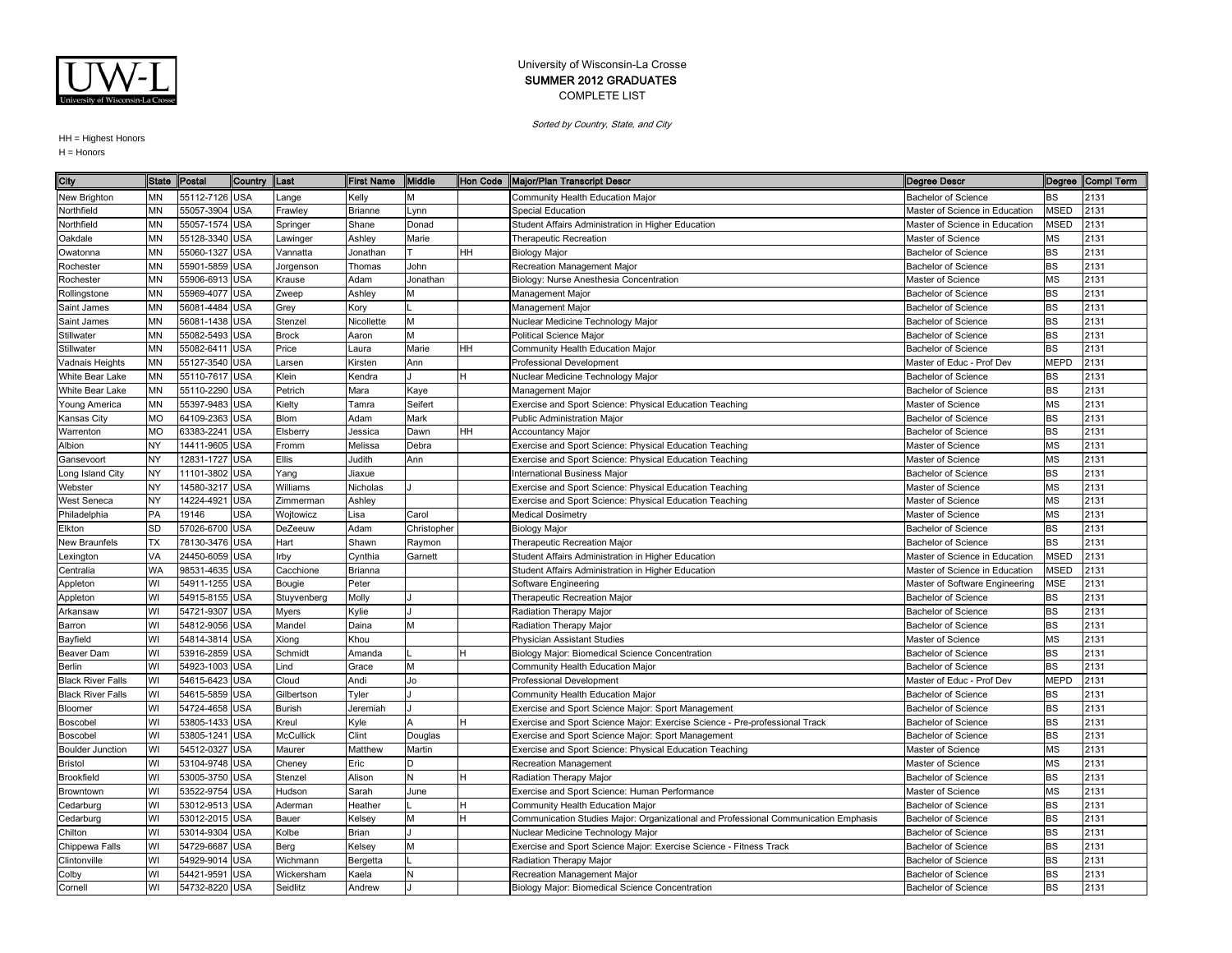

Sorted by Country, State, and City

| 53528-9217 USA<br>Community Health Education Major<br><b>Bachelor of Science</b><br>WI<br>Muehlenbruch<br>Megan<br>BS<br>2131<br>м<br>53807<br>USA<br>Cuba City<br>WI<br>Wiederholt<br>Marcie<br>Radiation Therapy Major<br><b>Bachelor of Science</b><br>BS<br>2131<br>53110-2339 USA<br>WI<br><b>BS</b><br>2131<br>Wesela<br>Amber<br><b>Bachelor of Science</b><br>Cudahy<br>Radiation Therapy Major<br>54829<br><b>USA</b><br><b>BA</b><br>2131<br>WI<br>Broome<br>Bachelor of Arts<br>Devon<br>Communication Studies Major: Interpersonal Communication Emphasis<br>Cumberland<br>WI<br>53532-2700 USA<br><b>BS</b><br>2131<br>De Forest<br>Eilenfeldt<br>Kayla<br><b>Therapeutic Recreation Major</b><br>Bachelor of Science<br>WI<br><b>BS</b><br>2131<br>De Pere<br>54115-9604<br><b>USA</b><br>Dercks<br>Katherine<br>R.<br>Therapeutic Recreation Major<br><b>Bachelor of Science</b><br>WI<br><b>MS</b><br>54115-1036 USA<br>2131<br>De Pere<br>Gorenc<br>Kelleen<br>Rose<br>Recreation Management<br>Master of Science<br>WI<br>53533-1653 USA<br><b>BS</b><br>2131<br>Dodgeville<br>Marten<br>Lee<br>Exercise and Sport Science Major: Sport Management<br>Bachelor of Science<br>Travis<br><b>BS</b><br>2131<br>WI<br>54009-4204<br><b>USA</b><br>Videen<br>Abby<br><b>Bachelor of Science</b><br>Accountancy Major<br>Dresser<br>WI<br><b>MS</b><br>2131<br>Eau Claire<br>54701-6784<br><b>USA</b><br>Dickenson<br>Jane<br>Biology: Nurse Anesthesia Concentration<br>Master of Science<br>Sara<br><b>USA</b><br>2131<br>WI<br>54701-7407<br>BS<br>Eau Claire<br>Rachel<br>Exercise and Sport Science Major: Exercise Science - Fitness Track<br><b>Bachelor of Science</b><br>Lavalley<br>WI<br>54701-8440 USA<br><b>BS</b><br>2131<br>Eau Claire<br>Pielhop<br>Ann<br>Therapeutic Recreation Major<br><b>Bachelor of Science</b><br>Jennifer<br>WI<br>54701-3527<br><b>USA</b><br><b>MSED</b><br>2131<br>Eau Claire<br>Rand<br>Katy<br>Ann<br>Student Affairs Administration in Higher Education<br>Master of Science in Education<br>WI<br>53536-8851<br><b>USA</b><br>HH<br>BS<br>2131<br>Evansville<br>Arnold<br>Karmin<br>Renee<br><b>Economics Major</b><br><b>Bachelor of Science</b><br>WI<br>53809-9660 USA<br><b>BS</b><br>2131<br>Swan<br>Nathan<br>Allan<br>H<br>Physics Major: Biomedical Concentration<br>Bachelor of Science<br>Fennimore<br><b>USA</b><br><b>BS</b><br>2131<br>WI<br>53711-5381<br>Mariah<br>Fitchburg<br>Van Rensselaer<br>Jessye<br>Exercise and Sport Science Major: Exercise Science - Fitness Track<br><b>Bachelor of Science</b><br>WI<br>53933-9660 USA<br>Steele<br>Community Health Education Major<br>BS<br>2131<br>Fox Lake<br>Jeffery<br>D<br><b>Bachelor of Science</b><br>WI<br><b>USA</b><br>Dillig<br><b>MS</b><br>2131<br>Franklin<br>53132-2362<br>Recreation Management<br>Master of Science<br>Jeanine<br>WI<br>53132-7909<br><b>USA</b><br>D<br><b>BS</b><br>2131<br>Nuclear Medicine Technology Major<br><b>Bachelor of Science</b><br>Franklin<br>Kaczkowski<br>Kevin<br>WI<br><b>BS</b><br>2131<br>53132-8576 USA<br>Lehrer<br>Ashley<br>Kaitlin<br>HH<br>Franklin<br>Therapeutic Recreation Major<br><b>Bachelor of Science</b><br>WI<br>BS<br>54913-8967<br><b>USA</b><br>Flood<br>Exercise and Sport Science Major: Exercise Science - Fitness Track<br>2131<br>Freedom<br>Ryan<br>Patrick<br>Bachelor of Science<br>WI<br><b>BS</b><br>2131<br>54313-6835 USA<br>Calawerts<br>Leah<br>Radiation Therapy Major<br>Green Bay<br>R<br><b>Bachelor of Science</b><br>WI<br><b>BS</b><br>54303-3135 USA<br>Community Health Education Major<br>2131<br>Deviley<br>Jacqueline<br>Bachelor of Science<br>Green Bay<br>WI<br>54313-5304 USA<br><b>BS</b><br>2131<br>Huntley<br>Ashley<br>N<br>Nuclear Medicine Technology Major<br><b>Bachelor of Science</b><br>Green Bay<br>54301-3602 USA<br><b>MSED</b><br>2131<br>WI<br>Jean<br>Student Affairs Administration in Higher Education<br>Master of Science in Education<br>Green Bay<br>Kanzenbach<br>Nora<br>WI<br>54301-1094<br><b>USA</b><br>_efebvre<br>Erika<br>HН<br>Radiation Therapy Major<br><b>Bachelor of Science</b><br>BS<br>2131<br>Green Bay<br>2131<br>WI<br>54304-4416 USA<br>Nickolas<br>BS<br>Lewis<br>Radiation Therapy Major<br><b>Bachelor of Science</b><br>Green Bay<br>WI<br>54311-9540 USA<br>Phillips<br>M<br><b>BS</b><br>2131<br>Green Bay<br>Kristine<br>Radiation Therapy Major<br><b>Bachelor of Science</b><br>WI<br>HH<br><b>BS</b><br>2131<br>54301-2343 USA<br>Raplinger<br>Kate<br>H.<br>Nuclear Medicine Technology Major<br><b>Bachelor of Science</b><br>Green Bay<br><b>BS</b><br>WI<br>54313-5129 USA<br>2131<br>Green Bay<br>Schoonover<br>Jeffrey<br>David<br>Exercise and Sport Science Major: Sport Management<br><b>Bachelor of Science</b><br><b>BS</b><br>WI<br>53129-2817<br><b>USA</b><br>2131<br>Markert<br><b>Brian</b><br>Radiation Therapy Major<br>Bachelor of Science<br>Greendale<br>WI<br>53129-1505 USA<br><b>BS</b><br>2131<br><b>Nick</b><br>Piotrowski<br>Radiation Therapy Major<br><b>Bachelor of Science</b><br>Greendale<br>WI<br>53228-1006 USA<br><b>Buchholz</b><br>BS<br>2131<br>Greenfield<br>Laura<br>Exercise and Sport Science Major: Exercise Science - Fitness Track<br><b>Bachelor of Science</b><br>BS<br>WI<br>53228-3319 USA<br>HН<br>2131<br>Davies<br>Allison<br><b>Therapeutic Recreation Major</b><br><b>Bachelor of Science</b><br>Greenfield<br>WI<br>53029-2113<br><b>USA</b><br>R<br><b>BA</b><br>2131<br>Stickelmaier<br>Mia<br><b>Bachelor of Arts</b><br>Hartland<br>Women's Studies Maior<br>WI<br><b>BS</b><br>2131<br>54843-2131<br><b>USA</b><br>Erik<br>Exercise and Sport Science Major: Exercise Science - Pre-professional Track<br><b>Bachelor of Science</b><br>Rasmussen<br>Hayward<br>WI<br><b>BS</b><br>54636-9297<br><b>USA</b><br>Matthew<br>Exercise and Sport Science Major: Sport Management<br>2131<br>Holmen<br>Holbach<br>Joseph<br>HH<br>Bachelor of Science<br>WI<br><b>USA</b><br><b>BS</b><br>2131<br>54636-9477<br>Nowak<br>Christine<br>Renee<br>Bachelor of Science<br>Holmen<br>Sociology Major<br><b>BS</b><br>WI<br>54636-5310 USA<br>Management Major: Human Resources Emphasis<br>2131<br>Ritchie<br>Melissa<br><b>Bachelor of Science</b><br>Holmen<br>D<br>WI<br>54636-9748 USA<br>Alan<br>Nuclear Medicine Technology Major<br><b>BS</b><br>2131<br>Sacia<br><b>Brent</b><br>Bachelor of Science<br>Holmen<br>54016-6944<br><b>USA</b><br><b>BS</b><br>2131<br>WI<br>Berg<br>Finance Major<br><b>Bachelor of Science</b><br>Hudson<br>Ellyn<br>D<br>WI<br><b>BS</b><br>2131<br>54016-7672<br><b>USA</b><br>Vue<br>Mai<br><b>Therapeutic Recreation Major</b><br>Hudson<br><b>Bachelor of Science</b><br>WI<br><b>USA</b><br>Koba<br><b>BS</b><br>2131<br>53144-1504<br>Exercise and Sport Science Major: Exercise Science - Fitness Track<br><b>Bachelor of Science</b><br>Zachary<br>Kenosha<br>WI<br>54135-9534<br><b>USA</b><br>Martin<br><b>MSED</b><br>2131<br>Marie<br>Student Affairs Administration in Higher Education<br>Master of Science in Education<br>Keshena<br>Theresa<br>WI<br>53040-9276 USA<br>2131<br>Eisenhauer<br>Donald<br>Recreation Management Major<br><b>Bachelor of Science</b><br><b>BS</b><br>Kewaskum<br>Thomas<br>WI<br>54136-1396 USA<br>MS<br>2131<br>Reuter<br>Brandon<br>Michael<br>Biology: Clinical Microbiology Concentration<br>Master of Science<br>Kimberly<br>WI<br>54455-9270 USA<br><b>BS</b><br>2131<br>Kluz<br>Allison<br>Ann<br>Bachelor of Science<br>Kronenwetter<br>Nuclear Medicine Technology Major<br>54601-4746 USA<br>2131<br>WI<br>Allen<br>Michael<br>Master of Business Administration<br>Master of Business Admin<br><b>MBA</b><br>La Crosse<br>Scott<br>WI<br>54601-4296<br><b>USA</b><br>Baker<br>Master of Science<br>MS<br>2131<br>a Crosse<br>Tiffany<br>Aundrea<br>Biology: Nurse Anesthesia Concentration<br>WI<br>54601-3442 USA<br>Binder<br>2131<br><b>Brent</b><br><b>Bachelor of Science</b><br><b>BS</b><br>La Crosse<br>Sociology Major<br>54603-1506 USA | City         | <b>State</b> | Postal | Country Last |                 | <b>First Name</b> | Middle | Hon Code Major/Plan Transcript Descr | <b>Degree Descr</b>      |            | Degree Compl Term |
|--------------------------------------------------------------------------------------------------------------------------------------------------------------------------------------------------------------------------------------------------------------------------------------------------------------------------------------------------------------------------------------------------------------------------------------------------------------------------------------------------------------------------------------------------------------------------------------------------------------------------------------------------------------------------------------------------------------------------------------------------------------------------------------------------------------------------------------------------------------------------------------------------------------------------------------------------------------------------------------------------------------------------------------------------------------------------------------------------------------------------------------------------------------------------------------------------------------------------------------------------------------------------------------------------------------------------------------------------------------------------------------------------------------------------------------------------------------------------------------------------------------------------------------------------------------------------------------------------------------------------------------------------------------------------------------------------------------------------------------------------------------------------------------------------------------------------------------------------------------------------------------------------------------------------------------------------------------------------------------------------------------------------------------------------------------------------------------------------------------------------------------------------------------------------------------------------------------------------------------------------------------------------------------------------------------------------------------------------------------------------------------------------------------------------------------------------------------------------------------------------------------------------------------------------------------------------------------------------------------------------------------------------------------------------------------------------------------------------------------------------------------------------------------------------------------------------------------------------------------------------------------------------------------------------------------------------------------------------------------------------------------------------------------------------------------------------------------------------------------------------------------------------------------------------------------------------------------------------------------------------------------------------------------------------------------------------------------------------------------------------------------------------------------------------------------------------------------------------------------------------------------------------------------------------------------------------------------------------------------------------------------------------------------------------------------------------------------------------------------------------------------------------------------------------------------------------------------------------------------------------------------------------------------------------------------------------------------------------------------------------------------------------------------------------------------------------------------------------------------------------------------------------------------------------------------------------------------------------------------------------------------------------------------------------------------------------------------------------------------------------------------------------------------------------------------------------------------------------------------------------------------------------------------------------------------------------------------------------------------------------------------------------------------------------------------------------------------------------------------------------------------------------------------------------------------------------------------------------------------------------------------------------------------------------------------------------------------------------------------------------------------------------------------------------------------------------------------------------------------------------------------------------------------------------------------------------------------------------------------------------------------------------------------------------------------------------------------------------------------------------------------------------------------------------------------------------------------------------------------------------------------------------------------------------------------------------------------------------------------------------------------------------------------------------------------------------------------------------------------------------------------------------------------------------------------------------------------------------------------------------------------------------------------------------------------------------------------------------------------------------------------------------------------------------------------------------------------------------------------------------------------------------------------------------------------------------------------------------------------------------------------------------------------------------------------------------------------------------------------------------------------------------------------------------------------------------------------------------------------------------------------------------------------------------------------------------------------------------------------------------------------------------------------------------------------------------------------------------------------------------------------------------------------------------------------------------------------------------------------------------------------------------------------------------------------------------------------------------------------------------------------------------------------------------------------------------------------------------------------------------------------------------------------------------------------------------------------------------------------------------------------------------------------------------------------------------------------------------------------------------------------------------------------------------------------------------------------------------------------------------------------------------------------------------------------------------------------------------------------------------------------------------------------------------------------------------------------------------------------------------------------------------------------------------------------------------------------------------------------------------------------------------------------------------------------------------------------------------------------------------------------------------------------------------------------------------------------------|--------------|--------------|--------|--------------|-----------------|-------------------|--------|--------------------------------------|--------------------------|------------|-------------------|
|                                                                                                                                                                                                                                                                                                                                                                                                                                                                                                                                                                                                                                                                                                                                                                                                                                                                                                                                                                                                                                                                                                                                                                                                                                                                                                                                                                                                                                                                                                                                                                                                                                                                                                                                                                                                                                                                                                                                                                                                                                                                                                                                                                                                                                                                                                                                                                                                                                                                                                                                                                                                                                                                                                                                                                                                                                                                                                                                                                                                                                                                                                                                                                                                                                                                                                                                                                                                                                                                                                                                                                                                                                                                                                                                                                                                                                                                                                                                                                                                                                                                                                                                                                                                                                                                                                                                                                                                                                                                                                                                                                                                                                                                                                                                                                                                                                                                                                                                                                                                                                                                                                                                                                                                                                                                                                                                                                                                                                                                                                                                                                                                                                                                                                                                                                                                                                                                                                                                                                                                                                                                                                                                                                                                                                                                                                                                                                                                                                                                                                                                                                                                                                                                                                                                                                                                                                                                                                                                                                                                                                                                                                                                                                                                                                                                                                                                                                                                                                                                                                                                                                                                                                                                                                                                                                                                                                                                                                                                                                                                                                                                                            | Cross Plains |              |        |              |                 |                   |        |                                      |                          |            |                   |
|                                                                                                                                                                                                                                                                                                                                                                                                                                                                                                                                                                                                                                                                                                                                                                                                                                                                                                                                                                                                                                                                                                                                                                                                                                                                                                                                                                                                                                                                                                                                                                                                                                                                                                                                                                                                                                                                                                                                                                                                                                                                                                                                                                                                                                                                                                                                                                                                                                                                                                                                                                                                                                                                                                                                                                                                                                                                                                                                                                                                                                                                                                                                                                                                                                                                                                                                                                                                                                                                                                                                                                                                                                                                                                                                                                                                                                                                                                                                                                                                                                                                                                                                                                                                                                                                                                                                                                                                                                                                                                                                                                                                                                                                                                                                                                                                                                                                                                                                                                                                                                                                                                                                                                                                                                                                                                                                                                                                                                                                                                                                                                                                                                                                                                                                                                                                                                                                                                                                                                                                                                                                                                                                                                                                                                                                                                                                                                                                                                                                                                                                                                                                                                                                                                                                                                                                                                                                                                                                                                                                                                                                                                                                                                                                                                                                                                                                                                                                                                                                                                                                                                                                                                                                                                                                                                                                                                                                                                                                                                                                                                                                                            |              |              |        |              |                 |                   |        |                                      |                          |            |                   |
|                                                                                                                                                                                                                                                                                                                                                                                                                                                                                                                                                                                                                                                                                                                                                                                                                                                                                                                                                                                                                                                                                                                                                                                                                                                                                                                                                                                                                                                                                                                                                                                                                                                                                                                                                                                                                                                                                                                                                                                                                                                                                                                                                                                                                                                                                                                                                                                                                                                                                                                                                                                                                                                                                                                                                                                                                                                                                                                                                                                                                                                                                                                                                                                                                                                                                                                                                                                                                                                                                                                                                                                                                                                                                                                                                                                                                                                                                                                                                                                                                                                                                                                                                                                                                                                                                                                                                                                                                                                                                                                                                                                                                                                                                                                                                                                                                                                                                                                                                                                                                                                                                                                                                                                                                                                                                                                                                                                                                                                                                                                                                                                                                                                                                                                                                                                                                                                                                                                                                                                                                                                                                                                                                                                                                                                                                                                                                                                                                                                                                                                                                                                                                                                                                                                                                                                                                                                                                                                                                                                                                                                                                                                                                                                                                                                                                                                                                                                                                                                                                                                                                                                                                                                                                                                                                                                                                                                                                                                                                                                                                                                                                            |              |              |        |              |                 |                   |        |                                      |                          |            |                   |
|                                                                                                                                                                                                                                                                                                                                                                                                                                                                                                                                                                                                                                                                                                                                                                                                                                                                                                                                                                                                                                                                                                                                                                                                                                                                                                                                                                                                                                                                                                                                                                                                                                                                                                                                                                                                                                                                                                                                                                                                                                                                                                                                                                                                                                                                                                                                                                                                                                                                                                                                                                                                                                                                                                                                                                                                                                                                                                                                                                                                                                                                                                                                                                                                                                                                                                                                                                                                                                                                                                                                                                                                                                                                                                                                                                                                                                                                                                                                                                                                                                                                                                                                                                                                                                                                                                                                                                                                                                                                                                                                                                                                                                                                                                                                                                                                                                                                                                                                                                                                                                                                                                                                                                                                                                                                                                                                                                                                                                                                                                                                                                                                                                                                                                                                                                                                                                                                                                                                                                                                                                                                                                                                                                                                                                                                                                                                                                                                                                                                                                                                                                                                                                                                                                                                                                                                                                                                                                                                                                                                                                                                                                                                                                                                                                                                                                                                                                                                                                                                                                                                                                                                                                                                                                                                                                                                                                                                                                                                                                                                                                                                                            |              |              |        |              |                 |                   |        |                                      |                          |            |                   |
|                                                                                                                                                                                                                                                                                                                                                                                                                                                                                                                                                                                                                                                                                                                                                                                                                                                                                                                                                                                                                                                                                                                                                                                                                                                                                                                                                                                                                                                                                                                                                                                                                                                                                                                                                                                                                                                                                                                                                                                                                                                                                                                                                                                                                                                                                                                                                                                                                                                                                                                                                                                                                                                                                                                                                                                                                                                                                                                                                                                                                                                                                                                                                                                                                                                                                                                                                                                                                                                                                                                                                                                                                                                                                                                                                                                                                                                                                                                                                                                                                                                                                                                                                                                                                                                                                                                                                                                                                                                                                                                                                                                                                                                                                                                                                                                                                                                                                                                                                                                                                                                                                                                                                                                                                                                                                                                                                                                                                                                                                                                                                                                                                                                                                                                                                                                                                                                                                                                                                                                                                                                                                                                                                                                                                                                                                                                                                                                                                                                                                                                                                                                                                                                                                                                                                                                                                                                                                                                                                                                                                                                                                                                                                                                                                                                                                                                                                                                                                                                                                                                                                                                                                                                                                                                                                                                                                                                                                                                                                                                                                                                                                            |              |              |        |              |                 |                   |        |                                      |                          |            |                   |
|                                                                                                                                                                                                                                                                                                                                                                                                                                                                                                                                                                                                                                                                                                                                                                                                                                                                                                                                                                                                                                                                                                                                                                                                                                                                                                                                                                                                                                                                                                                                                                                                                                                                                                                                                                                                                                                                                                                                                                                                                                                                                                                                                                                                                                                                                                                                                                                                                                                                                                                                                                                                                                                                                                                                                                                                                                                                                                                                                                                                                                                                                                                                                                                                                                                                                                                                                                                                                                                                                                                                                                                                                                                                                                                                                                                                                                                                                                                                                                                                                                                                                                                                                                                                                                                                                                                                                                                                                                                                                                                                                                                                                                                                                                                                                                                                                                                                                                                                                                                                                                                                                                                                                                                                                                                                                                                                                                                                                                                                                                                                                                                                                                                                                                                                                                                                                                                                                                                                                                                                                                                                                                                                                                                                                                                                                                                                                                                                                                                                                                                                                                                                                                                                                                                                                                                                                                                                                                                                                                                                                                                                                                                                                                                                                                                                                                                                                                                                                                                                                                                                                                                                                                                                                                                                                                                                                                                                                                                                                                                                                                                                                            |              |              |        |              |                 |                   |        |                                      |                          |            |                   |
|                                                                                                                                                                                                                                                                                                                                                                                                                                                                                                                                                                                                                                                                                                                                                                                                                                                                                                                                                                                                                                                                                                                                                                                                                                                                                                                                                                                                                                                                                                                                                                                                                                                                                                                                                                                                                                                                                                                                                                                                                                                                                                                                                                                                                                                                                                                                                                                                                                                                                                                                                                                                                                                                                                                                                                                                                                                                                                                                                                                                                                                                                                                                                                                                                                                                                                                                                                                                                                                                                                                                                                                                                                                                                                                                                                                                                                                                                                                                                                                                                                                                                                                                                                                                                                                                                                                                                                                                                                                                                                                                                                                                                                                                                                                                                                                                                                                                                                                                                                                                                                                                                                                                                                                                                                                                                                                                                                                                                                                                                                                                                                                                                                                                                                                                                                                                                                                                                                                                                                                                                                                                                                                                                                                                                                                                                                                                                                                                                                                                                                                                                                                                                                                                                                                                                                                                                                                                                                                                                                                                                                                                                                                                                                                                                                                                                                                                                                                                                                                                                                                                                                                                                                                                                                                                                                                                                                                                                                                                                                                                                                                                                            |              |              |        |              |                 |                   |        |                                      |                          |            |                   |
|                                                                                                                                                                                                                                                                                                                                                                                                                                                                                                                                                                                                                                                                                                                                                                                                                                                                                                                                                                                                                                                                                                                                                                                                                                                                                                                                                                                                                                                                                                                                                                                                                                                                                                                                                                                                                                                                                                                                                                                                                                                                                                                                                                                                                                                                                                                                                                                                                                                                                                                                                                                                                                                                                                                                                                                                                                                                                                                                                                                                                                                                                                                                                                                                                                                                                                                                                                                                                                                                                                                                                                                                                                                                                                                                                                                                                                                                                                                                                                                                                                                                                                                                                                                                                                                                                                                                                                                                                                                                                                                                                                                                                                                                                                                                                                                                                                                                                                                                                                                                                                                                                                                                                                                                                                                                                                                                                                                                                                                                                                                                                                                                                                                                                                                                                                                                                                                                                                                                                                                                                                                                                                                                                                                                                                                                                                                                                                                                                                                                                                                                                                                                                                                                                                                                                                                                                                                                                                                                                                                                                                                                                                                                                                                                                                                                                                                                                                                                                                                                                                                                                                                                                                                                                                                                                                                                                                                                                                                                                                                                                                                                                            |              |              |        |              |                 |                   |        |                                      |                          |            |                   |
|                                                                                                                                                                                                                                                                                                                                                                                                                                                                                                                                                                                                                                                                                                                                                                                                                                                                                                                                                                                                                                                                                                                                                                                                                                                                                                                                                                                                                                                                                                                                                                                                                                                                                                                                                                                                                                                                                                                                                                                                                                                                                                                                                                                                                                                                                                                                                                                                                                                                                                                                                                                                                                                                                                                                                                                                                                                                                                                                                                                                                                                                                                                                                                                                                                                                                                                                                                                                                                                                                                                                                                                                                                                                                                                                                                                                                                                                                                                                                                                                                                                                                                                                                                                                                                                                                                                                                                                                                                                                                                                                                                                                                                                                                                                                                                                                                                                                                                                                                                                                                                                                                                                                                                                                                                                                                                                                                                                                                                                                                                                                                                                                                                                                                                                                                                                                                                                                                                                                                                                                                                                                                                                                                                                                                                                                                                                                                                                                                                                                                                                                                                                                                                                                                                                                                                                                                                                                                                                                                                                                                                                                                                                                                                                                                                                                                                                                                                                                                                                                                                                                                                                                                                                                                                                                                                                                                                                                                                                                                                                                                                                                                            |              |              |        |              |                 |                   |        |                                      |                          |            |                   |
|                                                                                                                                                                                                                                                                                                                                                                                                                                                                                                                                                                                                                                                                                                                                                                                                                                                                                                                                                                                                                                                                                                                                                                                                                                                                                                                                                                                                                                                                                                                                                                                                                                                                                                                                                                                                                                                                                                                                                                                                                                                                                                                                                                                                                                                                                                                                                                                                                                                                                                                                                                                                                                                                                                                                                                                                                                                                                                                                                                                                                                                                                                                                                                                                                                                                                                                                                                                                                                                                                                                                                                                                                                                                                                                                                                                                                                                                                                                                                                                                                                                                                                                                                                                                                                                                                                                                                                                                                                                                                                                                                                                                                                                                                                                                                                                                                                                                                                                                                                                                                                                                                                                                                                                                                                                                                                                                                                                                                                                                                                                                                                                                                                                                                                                                                                                                                                                                                                                                                                                                                                                                                                                                                                                                                                                                                                                                                                                                                                                                                                                                                                                                                                                                                                                                                                                                                                                                                                                                                                                                                                                                                                                                                                                                                                                                                                                                                                                                                                                                                                                                                                                                                                                                                                                                                                                                                                                                                                                                                                                                                                                                                            |              |              |        |              |                 |                   |        |                                      |                          |            |                   |
|                                                                                                                                                                                                                                                                                                                                                                                                                                                                                                                                                                                                                                                                                                                                                                                                                                                                                                                                                                                                                                                                                                                                                                                                                                                                                                                                                                                                                                                                                                                                                                                                                                                                                                                                                                                                                                                                                                                                                                                                                                                                                                                                                                                                                                                                                                                                                                                                                                                                                                                                                                                                                                                                                                                                                                                                                                                                                                                                                                                                                                                                                                                                                                                                                                                                                                                                                                                                                                                                                                                                                                                                                                                                                                                                                                                                                                                                                                                                                                                                                                                                                                                                                                                                                                                                                                                                                                                                                                                                                                                                                                                                                                                                                                                                                                                                                                                                                                                                                                                                                                                                                                                                                                                                                                                                                                                                                                                                                                                                                                                                                                                                                                                                                                                                                                                                                                                                                                                                                                                                                                                                                                                                                                                                                                                                                                                                                                                                                                                                                                                                                                                                                                                                                                                                                                                                                                                                                                                                                                                                                                                                                                                                                                                                                                                                                                                                                                                                                                                                                                                                                                                                                                                                                                                                                                                                                                                                                                                                                                                                                                                                                            |              |              |        |              |                 |                   |        |                                      |                          |            |                   |
|                                                                                                                                                                                                                                                                                                                                                                                                                                                                                                                                                                                                                                                                                                                                                                                                                                                                                                                                                                                                                                                                                                                                                                                                                                                                                                                                                                                                                                                                                                                                                                                                                                                                                                                                                                                                                                                                                                                                                                                                                                                                                                                                                                                                                                                                                                                                                                                                                                                                                                                                                                                                                                                                                                                                                                                                                                                                                                                                                                                                                                                                                                                                                                                                                                                                                                                                                                                                                                                                                                                                                                                                                                                                                                                                                                                                                                                                                                                                                                                                                                                                                                                                                                                                                                                                                                                                                                                                                                                                                                                                                                                                                                                                                                                                                                                                                                                                                                                                                                                                                                                                                                                                                                                                                                                                                                                                                                                                                                                                                                                                                                                                                                                                                                                                                                                                                                                                                                                                                                                                                                                                                                                                                                                                                                                                                                                                                                                                                                                                                                                                                                                                                                                                                                                                                                                                                                                                                                                                                                                                                                                                                                                                                                                                                                                                                                                                                                                                                                                                                                                                                                                                                                                                                                                                                                                                                                                                                                                                                                                                                                                                                            |              |              |        |              |                 |                   |        |                                      |                          |            |                   |
|                                                                                                                                                                                                                                                                                                                                                                                                                                                                                                                                                                                                                                                                                                                                                                                                                                                                                                                                                                                                                                                                                                                                                                                                                                                                                                                                                                                                                                                                                                                                                                                                                                                                                                                                                                                                                                                                                                                                                                                                                                                                                                                                                                                                                                                                                                                                                                                                                                                                                                                                                                                                                                                                                                                                                                                                                                                                                                                                                                                                                                                                                                                                                                                                                                                                                                                                                                                                                                                                                                                                                                                                                                                                                                                                                                                                                                                                                                                                                                                                                                                                                                                                                                                                                                                                                                                                                                                                                                                                                                                                                                                                                                                                                                                                                                                                                                                                                                                                                                                                                                                                                                                                                                                                                                                                                                                                                                                                                                                                                                                                                                                                                                                                                                                                                                                                                                                                                                                                                                                                                                                                                                                                                                                                                                                                                                                                                                                                                                                                                                                                                                                                                                                                                                                                                                                                                                                                                                                                                                                                                                                                                                                                                                                                                                                                                                                                                                                                                                                                                                                                                                                                                                                                                                                                                                                                                                                                                                                                                                                                                                                                                            |              |              |        |              |                 |                   |        |                                      |                          |            |                   |
|                                                                                                                                                                                                                                                                                                                                                                                                                                                                                                                                                                                                                                                                                                                                                                                                                                                                                                                                                                                                                                                                                                                                                                                                                                                                                                                                                                                                                                                                                                                                                                                                                                                                                                                                                                                                                                                                                                                                                                                                                                                                                                                                                                                                                                                                                                                                                                                                                                                                                                                                                                                                                                                                                                                                                                                                                                                                                                                                                                                                                                                                                                                                                                                                                                                                                                                                                                                                                                                                                                                                                                                                                                                                                                                                                                                                                                                                                                                                                                                                                                                                                                                                                                                                                                                                                                                                                                                                                                                                                                                                                                                                                                                                                                                                                                                                                                                                                                                                                                                                                                                                                                                                                                                                                                                                                                                                                                                                                                                                                                                                                                                                                                                                                                                                                                                                                                                                                                                                                                                                                                                                                                                                                                                                                                                                                                                                                                                                                                                                                                                                                                                                                                                                                                                                                                                                                                                                                                                                                                                                                                                                                                                                                                                                                                                                                                                                                                                                                                                                                                                                                                                                                                                                                                                                                                                                                                                                                                                                                                                                                                                                                            |              |              |        |              |                 |                   |        |                                      |                          |            |                   |
|                                                                                                                                                                                                                                                                                                                                                                                                                                                                                                                                                                                                                                                                                                                                                                                                                                                                                                                                                                                                                                                                                                                                                                                                                                                                                                                                                                                                                                                                                                                                                                                                                                                                                                                                                                                                                                                                                                                                                                                                                                                                                                                                                                                                                                                                                                                                                                                                                                                                                                                                                                                                                                                                                                                                                                                                                                                                                                                                                                                                                                                                                                                                                                                                                                                                                                                                                                                                                                                                                                                                                                                                                                                                                                                                                                                                                                                                                                                                                                                                                                                                                                                                                                                                                                                                                                                                                                                                                                                                                                                                                                                                                                                                                                                                                                                                                                                                                                                                                                                                                                                                                                                                                                                                                                                                                                                                                                                                                                                                                                                                                                                                                                                                                                                                                                                                                                                                                                                                                                                                                                                                                                                                                                                                                                                                                                                                                                                                                                                                                                                                                                                                                                                                                                                                                                                                                                                                                                                                                                                                                                                                                                                                                                                                                                                                                                                                                                                                                                                                                                                                                                                                                                                                                                                                                                                                                                                                                                                                                                                                                                                                                            |              |              |        |              |                 |                   |        |                                      |                          |            |                   |
|                                                                                                                                                                                                                                                                                                                                                                                                                                                                                                                                                                                                                                                                                                                                                                                                                                                                                                                                                                                                                                                                                                                                                                                                                                                                                                                                                                                                                                                                                                                                                                                                                                                                                                                                                                                                                                                                                                                                                                                                                                                                                                                                                                                                                                                                                                                                                                                                                                                                                                                                                                                                                                                                                                                                                                                                                                                                                                                                                                                                                                                                                                                                                                                                                                                                                                                                                                                                                                                                                                                                                                                                                                                                                                                                                                                                                                                                                                                                                                                                                                                                                                                                                                                                                                                                                                                                                                                                                                                                                                                                                                                                                                                                                                                                                                                                                                                                                                                                                                                                                                                                                                                                                                                                                                                                                                                                                                                                                                                                                                                                                                                                                                                                                                                                                                                                                                                                                                                                                                                                                                                                                                                                                                                                                                                                                                                                                                                                                                                                                                                                                                                                                                                                                                                                                                                                                                                                                                                                                                                                                                                                                                                                                                                                                                                                                                                                                                                                                                                                                                                                                                                                                                                                                                                                                                                                                                                                                                                                                                                                                                                                                            |              |              |        |              |                 |                   |        |                                      |                          |            |                   |
|                                                                                                                                                                                                                                                                                                                                                                                                                                                                                                                                                                                                                                                                                                                                                                                                                                                                                                                                                                                                                                                                                                                                                                                                                                                                                                                                                                                                                                                                                                                                                                                                                                                                                                                                                                                                                                                                                                                                                                                                                                                                                                                                                                                                                                                                                                                                                                                                                                                                                                                                                                                                                                                                                                                                                                                                                                                                                                                                                                                                                                                                                                                                                                                                                                                                                                                                                                                                                                                                                                                                                                                                                                                                                                                                                                                                                                                                                                                                                                                                                                                                                                                                                                                                                                                                                                                                                                                                                                                                                                                                                                                                                                                                                                                                                                                                                                                                                                                                                                                                                                                                                                                                                                                                                                                                                                                                                                                                                                                                                                                                                                                                                                                                                                                                                                                                                                                                                                                                                                                                                                                                                                                                                                                                                                                                                                                                                                                                                                                                                                                                                                                                                                                                                                                                                                                                                                                                                                                                                                                                                                                                                                                                                                                                                                                                                                                                                                                                                                                                                                                                                                                                                                                                                                                                                                                                                                                                                                                                                                                                                                                                                            |              |              |        |              |                 |                   |        |                                      |                          |            |                   |
|                                                                                                                                                                                                                                                                                                                                                                                                                                                                                                                                                                                                                                                                                                                                                                                                                                                                                                                                                                                                                                                                                                                                                                                                                                                                                                                                                                                                                                                                                                                                                                                                                                                                                                                                                                                                                                                                                                                                                                                                                                                                                                                                                                                                                                                                                                                                                                                                                                                                                                                                                                                                                                                                                                                                                                                                                                                                                                                                                                                                                                                                                                                                                                                                                                                                                                                                                                                                                                                                                                                                                                                                                                                                                                                                                                                                                                                                                                                                                                                                                                                                                                                                                                                                                                                                                                                                                                                                                                                                                                                                                                                                                                                                                                                                                                                                                                                                                                                                                                                                                                                                                                                                                                                                                                                                                                                                                                                                                                                                                                                                                                                                                                                                                                                                                                                                                                                                                                                                                                                                                                                                                                                                                                                                                                                                                                                                                                                                                                                                                                                                                                                                                                                                                                                                                                                                                                                                                                                                                                                                                                                                                                                                                                                                                                                                                                                                                                                                                                                                                                                                                                                                                                                                                                                                                                                                                                                                                                                                                                                                                                                                                            |              |              |        |              |                 |                   |        |                                      |                          |            |                   |
|                                                                                                                                                                                                                                                                                                                                                                                                                                                                                                                                                                                                                                                                                                                                                                                                                                                                                                                                                                                                                                                                                                                                                                                                                                                                                                                                                                                                                                                                                                                                                                                                                                                                                                                                                                                                                                                                                                                                                                                                                                                                                                                                                                                                                                                                                                                                                                                                                                                                                                                                                                                                                                                                                                                                                                                                                                                                                                                                                                                                                                                                                                                                                                                                                                                                                                                                                                                                                                                                                                                                                                                                                                                                                                                                                                                                                                                                                                                                                                                                                                                                                                                                                                                                                                                                                                                                                                                                                                                                                                                                                                                                                                                                                                                                                                                                                                                                                                                                                                                                                                                                                                                                                                                                                                                                                                                                                                                                                                                                                                                                                                                                                                                                                                                                                                                                                                                                                                                                                                                                                                                                                                                                                                                                                                                                                                                                                                                                                                                                                                                                                                                                                                                                                                                                                                                                                                                                                                                                                                                                                                                                                                                                                                                                                                                                                                                                                                                                                                                                                                                                                                                                                                                                                                                                                                                                                                                                                                                                                                                                                                                                                            |              |              |        |              |                 |                   |        |                                      |                          |            |                   |
|                                                                                                                                                                                                                                                                                                                                                                                                                                                                                                                                                                                                                                                                                                                                                                                                                                                                                                                                                                                                                                                                                                                                                                                                                                                                                                                                                                                                                                                                                                                                                                                                                                                                                                                                                                                                                                                                                                                                                                                                                                                                                                                                                                                                                                                                                                                                                                                                                                                                                                                                                                                                                                                                                                                                                                                                                                                                                                                                                                                                                                                                                                                                                                                                                                                                                                                                                                                                                                                                                                                                                                                                                                                                                                                                                                                                                                                                                                                                                                                                                                                                                                                                                                                                                                                                                                                                                                                                                                                                                                                                                                                                                                                                                                                                                                                                                                                                                                                                                                                                                                                                                                                                                                                                                                                                                                                                                                                                                                                                                                                                                                                                                                                                                                                                                                                                                                                                                                                                                                                                                                                                                                                                                                                                                                                                                                                                                                                                                                                                                                                                                                                                                                                                                                                                                                                                                                                                                                                                                                                                                                                                                                                                                                                                                                                                                                                                                                                                                                                                                                                                                                                                                                                                                                                                                                                                                                                                                                                                                                                                                                                                                            |              |              |        |              |                 |                   |        |                                      |                          |            |                   |
|                                                                                                                                                                                                                                                                                                                                                                                                                                                                                                                                                                                                                                                                                                                                                                                                                                                                                                                                                                                                                                                                                                                                                                                                                                                                                                                                                                                                                                                                                                                                                                                                                                                                                                                                                                                                                                                                                                                                                                                                                                                                                                                                                                                                                                                                                                                                                                                                                                                                                                                                                                                                                                                                                                                                                                                                                                                                                                                                                                                                                                                                                                                                                                                                                                                                                                                                                                                                                                                                                                                                                                                                                                                                                                                                                                                                                                                                                                                                                                                                                                                                                                                                                                                                                                                                                                                                                                                                                                                                                                                                                                                                                                                                                                                                                                                                                                                                                                                                                                                                                                                                                                                                                                                                                                                                                                                                                                                                                                                                                                                                                                                                                                                                                                                                                                                                                                                                                                                                                                                                                                                                                                                                                                                                                                                                                                                                                                                                                                                                                                                                                                                                                                                                                                                                                                                                                                                                                                                                                                                                                                                                                                                                                                                                                                                                                                                                                                                                                                                                                                                                                                                                                                                                                                                                                                                                                                                                                                                                                                                                                                                                                            |              |              |        |              |                 |                   |        |                                      |                          |            |                   |
|                                                                                                                                                                                                                                                                                                                                                                                                                                                                                                                                                                                                                                                                                                                                                                                                                                                                                                                                                                                                                                                                                                                                                                                                                                                                                                                                                                                                                                                                                                                                                                                                                                                                                                                                                                                                                                                                                                                                                                                                                                                                                                                                                                                                                                                                                                                                                                                                                                                                                                                                                                                                                                                                                                                                                                                                                                                                                                                                                                                                                                                                                                                                                                                                                                                                                                                                                                                                                                                                                                                                                                                                                                                                                                                                                                                                                                                                                                                                                                                                                                                                                                                                                                                                                                                                                                                                                                                                                                                                                                                                                                                                                                                                                                                                                                                                                                                                                                                                                                                                                                                                                                                                                                                                                                                                                                                                                                                                                                                                                                                                                                                                                                                                                                                                                                                                                                                                                                                                                                                                                                                                                                                                                                                                                                                                                                                                                                                                                                                                                                                                                                                                                                                                                                                                                                                                                                                                                                                                                                                                                                                                                                                                                                                                                                                                                                                                                                                                                                                                                                                                                                                                                                                                                                                                                                                                                                                                                                                                                                                                                                                                                            |              |              |        |              |                 |                   |        |                                      |                          |            |                   |
|                                                                                                                                                                                                                                                                                                                                                                                                                                                                                                                                                                                                                                                                                                                                                                                                                                                                                                                                                                                                                                                                                                                                                                                                                                                                                                                                                                                                                                                                                                                                                                                                                                                                                                                                                                                                                                                                                                                                                                                                                                                                                                                                                                                                                                                                                                                                                                                                                                                                                                                                                                                                                                                                                                                                                                                                                                                                                                                                                                                                                                                                                                                                                                                                                                                                                                                                                                                                                                                                                                                                                                                                                                                                                                                                                                                                                                                                                                                                                                                                                                                                                                                                                                                                                                                                                                                                                                                                                                                                                                                                                                                                                                                                                                                                                                                                                                                                                                                                                                                                                                                                                                                                                                                                                                                                                                                                                                                                                                                                                                                                                                                                                                                                                                                                                                                                                                                                                                                                                                                                                                                                                                                                                                                                                                                                                                                                                                                                                                                                                                                                                                                                                                                                                                                                                                                                                                                                                                                                                                                                                                                                                                                                                                                                                                                                                                                                                                                                                                                                                                                                                                                                                                                                                                                                                                                                                                                                                                                                                                                                                                                                                            |              |              |        |              |                 |                   |        |                                      |                          |            |                   |
|                                                                                                                                                                                                                                                                                                                                                                                                                                                                                                                                                                                                                                                                                                                                                                                                                                                                                                                                                                                                                                                                                                                                                                                                                                                                                                                                                                                                                                                                                                                                                                                                                                                                                                                                                                                                                                                                                                                                                                                                                                                                                                                                                                                                                                                                                                                                                                                                                                                                                                                                                                                                                                                                                                                                                                                                                                                                                                                                                                                                                                                                                                                                                                                                                                                                                                                                                                                                                                                                                                                                                                                                                                                                                                                                                                                                                                                                                                                                                                                                                                                                                                                                                                                                                                                                                                                                                                                                                                                                                                                                                                                                                                                                                                                                                                                                                                                                                                                                                                                                                                                                                                                                                                                                                                                                                                                                                                                                                                                                                                                                                                                                                                                                                                                                                                                                                                                                                                                                                                                                                                                                                                                                                                                                                                                                                                                                                                                                                                                                                                                                                                                                                                                                                                                                                                                                                                                                                                                                                                                                                                                                                                                                                                                                                                                                                                                                                                                                                                                                                                                                                                                                                                                                                                                                                                                                                                                                                                                                                                                                                                                                                            |              |              |        |              |                 |                   |        |                                      |                          |            |                   |
|                                                                                                                                                                                                                                                                                                                                                                                                                                                                                                                                                                                                                                                                                                                                                                                                                                                                                                                                                                                                                                                                                                                                                                                                                                                                                                                                                                                                                                                                                                                                                                                                                                                                                                                                                                                                                                                                                                                                                                                                                                                                                                                                                                                                                                                                                                                                                                                                                                                                                                                                                                                                                                                                                                                                                                                                                                                                                                                                                                                                                                                                                                                                                                                                                                                                                                                                                                                                                                                                                                                                                                                                                                                                                                                                                                                                                                                                                                                                                                                                                                                                                                                                                                                                                                                                                                                                                                                                                                                                                                                                                                                                                                                                                                                                                                                                                                                                                                                                                                                                                                                                                                                                                                                                                                                                                                                                                                                                                                                                                                                                                                                                                                                                                                                                                                                                                                                                                                                                                                                                                                                                                                                                                                                                                                                                                                                                                                                                                                                                                                                                                                                                                                                                                                                                                                                                                                                                                                                                                                                                                                                                                                                                                                                                                                                                                                                                                                                                                                                                                                                                                                                                                                                                                                                                                                                                                                                                                                                                                                                                                                                                                            |              |              |        |              |                 |                   |        |                                      |                          |            |                   |
|                                                                                                                                                                                                                                                                                                                                                                                                                                                                                                                                                                                                                                                                                                                                                                                                                                                                                                                                                                                                                                                                                                                                                                                                                                                                                                                                                                                                                                                                                                                                                                                                                                                                                                                                                                                                                                                                                                                                                                                                                                                                                                                                                                                                                                                                                                                                                                                                                                                                                                                                                                                                                                                                                                                                                                                                                                                                                                                                                                                                                                                                                                                                                                                                                                                                                                                                                                                                                                                                                                                                                                                                                                                                                                                                                                                                                                                                                                                                                                                                                                                                                                                                                                                                                                                                                                                                                                                                                                                                                                                                                                                                                                                                                                                                                                                                                                                                                                                                                                                                                                                                                                                                                                                                                                                                                                                                                                                                                                                                                                                                                                                                                                                                                                                                                                                                                                                                                                                                                                                                                                                                                                                                                                                                                                                                                                                                                                                                                                                                                                                                                                                                                                                                                                                                                                                                                                                                                                                                                                                                                                                                                                                                                                                                                                                                                                                                                                                                                                                                                                                                                                                                                                                                                                                                                                                                                                                                                                                                                                                                                                                                                            |              |              |        |              |                 |                   |        |                                      |                          |            |                   |
|                                                                                                                                                                                                                                                                                                                                                                                                                                                                                                                                                                                                                                                                                                                                                                                                                                                                                                                                                                                                                                                                                                                                                                                                                                                                                                                                                                                                                                                                                                                                                                                                                                                                                                                                                                                                                                                                                                                                                                                                                                                                                                                                                                                                                                                                                                                                                                                                                                                                                                                                                                                                                                                                                                                                                                                                                                                                                                                                                                                                                                                                                                                                                                                                                                                                                                                                                                                                                                                                                                                                                                                                                                                                                                                                                                                                                                                                                                                                                                                                                                                                                                                                                                                                                                                                                                                                                                                                                                                                                                                                                                                                                                                                                                                                                                                                                                                                                                                                                                                                                                                                                                                                                                                                                                                                                                                                                                                                                                                                                                                                                                                                                                                                                                                                                                                                                                                                                                                                                                                                                                                                                                                                                                                                                                                                                                                                                                                                                                                                                                                                                                                                                                                                                                                                                                                                                                                                                                                                                                                                                                                                                                                                                                                                                                                                                                                                                                                                                                                                                                                                                                                                                                                                                                                                                                                                                                                                                                                                                                                                                                                                                            |              |              |        |              |                 |                   |        |                                      |                          |            |                   |
|                                                                                                                                                                                                                                                                                                                                                                                                                                                                                                                                                                                                                                                                                                                                                                                                                                                                                                                                                                                                                                                                                                                                                                                                                                                                                                                                                                                                                                                                                                                                                                                                                                                                                                                                                                                                                                                                                                                                                                                                                                                                                                                                                                                                                                                                                                                                                                                                                                                                                                                                                                                                                                                                                                                                                                                                                                                                                                                                                                                                                                                                                                                                                                                                                                                                                                                                                                                                                                                                                                                                                                                                                                                                                                                                                                                                                                                                                                                                                                                                                                                                                                                                                                                                                                                                                                                                                                                                                                                                                                                                                                                                                                                                                                                                                                                                                                                                                                                                                                                                                                                                                                                                                                                                                                                                                                                                                                                                                                                                                                                                                                                                                                                                                                                                                                                                                                                                                                                                                                                                                                                                                                                                                                                                                                                                                                                                                                                                                                                                                                                                                                                                                                                                                                                                                                                                                                                                                                                                                                                                                                                                                                                                                                                                                                                                                                                                                                                                                                                                                                                                                                                                                                                                                                                                                                                                                                                                                                                                                                                                                                                                                            |              |              |        |              |                 |                   |        |                                      |                          |            |                   |
|                                                                                                                                                                                                                                                                                                                                                                                                                                                                                                                                                                                                                                                                                                                                                                                                                                                                                                                                                                                                                                                                                                                                                                                                                                                                                                                                                                                                                                                                                                                                                                                                                                                                                                                                                                                                                                                                                                                                                                                                                                                                                                                                                                                                                                                                                                                                                                                                                                                                                                                                                                                                                                                                                                                                                                                                                                                                                                                                                                                                                                                                                                                                                                                                                                                                                                                                                                                                                                                                                                                                                                                                                                                                                                                                                                                                                                                                                                                                                                                                                                                                                                                                                                                                                                                                                                                                                                                                                                                                                                                                                                                                                                                                                                                                                                                                                                                                                                                                                                                                                                                                                                                                                                                                                                                                                                                                                                                                                                                                                                                                                                                                                                                                                                                                                                                                                                                                                                                                                                                                                                                                                                                                                                                                                                                                                                                                                                                                                                                                                                                                                                                                                                                                                                                                                                                                                                                                                                                                                                                                                                                                                                                                                                                                                                                                                                                                                                                                                                                                                                                                                                                                                                                                                                                                                                                                                                                                                                                                                                                                                                                                                            |              |              |        |              |                 |                   |        |                                      |                          |            |                   |
|                                                                                                                                                                                                                                                                                                                                                                                                                                                                                                                                                                                                                                                                                                                                                                                                                                                                                                                                                                                                                                                                                                                                                                                                                                                                                                                                                                                                                                                                                                                                                                                                                                                                                                                                                                                                                                                                                                                                                                                                                                                                                                                                                                                                                                                                                                                                                                                                                                                                                                                                                                                                                                                                                                                                                                                                                                                                                                                                                                                                                                                                                                                                                                                                                                                                                                                                                                                                                                                                                                                                                                                                                                                                                                                                                                                                                                                                                                                                                                                                                                                                                                                                                                                                                                                                                                                                                                                                                                                                                                                                                                                                                                                                                                                                                                                                                                                                                                                                                                                                                                                                                                                                                                                                                                                                                                                                                                                                                                                                                                                                                                                                                                                                                                                                                                                                                                                                                                                                                                                                                                                                                                                                                                                                                                                                                                                                                                                                                                                                                                                                                                                                                                                                                                                                                                                                                                                                                                                                                                                                                                                                                                                                                                                                                                                                                                                                                                                                                                                                                                                                                                                                                                                                                                                                                                                                                                                                                                                                                                                                                                                                                            |              |              |        |              |                 |                   |        |                                      |                          |            |                   |
|                                                                                                                                                                                                                                                                                                                                                                                                                                                                                                                                                                                                                                                                                                                                                                                                                                                                                                                                                                                                                                                                                                                                                                                                                                                                                                                                                                                                                                                                                                                                                                                                                                                                                                                                                                                                                                                                                                                                                                                                                                                                                                                                                                                                                                                                                                                                                                                                                                                                                                                                                                                                                                                                                                                                                                                                                                                                                                                                                                                                                                                                                                                                                                                                                                                                                                                                                                                                                                                                                                                                                                                                                                                                                                                                                                                                                                                                                                                                                                                                                                                                                                                                                                                                                                                                                                                                                                                                                                                                                                                                                                                                                                                                                                                                                                                                                                                                                                                                                                                                                                                                                                                                                                                                                                                                                                                                                                                                                                                                                                                                                                                                                                                                                                                                                                                                                                                                                                                                                                                                                                                                                                                                                                                                                                                                                                                                                                                                                                                                                                                                                                                                                                                                                                                                                                                                                                                                                                                                                                                                                                                                                                                                                                                                                                                                                                                                                                                                                                                                                                                                                                                                                                                                                                                                                                                                                                                                                                                                                                                                                                                                                            |              |              |        |              |                 |                   |        |                                      |                          |            |                   |
|                                                                                                                                                                                                                                                                                                                                                                                                                                                                                                                                                                                                                                                                                                                                                                                                                                                                                                                                                                                                                                                                                                                                                                                                                                                                                                                                                                                                                                                                                                                                                                                                                                                                                                                                                                                                                                                                                                                                                                                                                                                                                                                                                                                                                                                                                                                                                                                                                                                                                                                                                                                                                                                                                                                                                                                                                                                                                                                                                                                                                                                                                                                                                                                                                                                                                                                                                                                                                                                                                                                                                                                                                                                                                                                                                                                                                                                                                                                                                                                                                                                                                                                                                                                                                                                                                                                                                                                                                                                                                                                                                                                                                                                                                                                                                                                                                                                                                                                                                                                                                                                                                                                                                                                                                                                                                                                                                                                                                                                                                                                                                                                                                                                                                                                                                                                                                                                                                                                                                                                                                                                                                                                                                                                                                                                                                                                                                                                                                                                                                                                                                                                                                                                                                                                                                                                                                                                                                                                                                                                                                                                                                                                                                                                                                                                                                                                                                                                                                                                                                                                                                                                                                                                                                                                                                                                                                                                                                                                                                                                                                                                                                            |              |              |        |              |                 |                   |        |                                      |                          |            |                   |
|                                                                                                                                                                                                                                                                                                                                                                                                                                                                                                                                                                                                                                                                                                                                                                                                                                                                                                                                                                                                                                                                                                                                                                                                                                                                                                                                                                                                                                                                                                                                                                                                                                                                                                                                                                                                                                                                                                                                                                                                                                                                                                                                                                                                                                                                                                                                                                                                                                                                                                                                                                                                                                                                                                                                                                                                                                                                                                                                                                                                                                                                                                                                                                                                                                                                                                                                                                                                                                                                                                                                                                                                                                                                                                                                                                                                                                                                                                                                                                                                                                                                                                                                                                                                                                                                                                                                                                                                                                                                                                                                                                                                                                                                                                                                                                                                                                                                                                                                                                                                                                                                                                                                                                                                                                                                                                                                                                                                                                                                                                                                                                                                                                                                                                                                                                                                                                                                                                                                                                                                                                                                                                                                                                                                                                                                                                                                                                                                                                                                                                                                                                                                                                                                                                                                                                                                                                                                                                                                                                                                                                                                                                                                                                                                                                                                                                                                                                                                                                                                                                                                                                                                                                                                                                                                                                                                                                                                                                                                                                                                                                                                                            |              |              |        |              |                 |                   |        |                                      |                          |            |                   |
|                                                                                                                                                                                                                                                                                                                                                                                                                                                                                                                                                                                                                                                                                                                                                                                                                                                                                                                                                                                                                                                                                                                                                                                                                                                                                                                                                                                                                                                                                                                                                                                                                                                                                                                                                                                                                                                                                                                                                                                                                                                                                                                                                                                                                                                                                                                                                                                                                                                                                                                                                                                                                                                                                                                                                                                                                                                                                                                                                                                                                                                                                                                                                                                                                                                                                                                                                                                                                                                                                                                                                                                                                                                                                                                                                                                                                                                                                                                                                                                                                                                                                                                                                                                                                                                                                                                                                                                                                                                                                                                                                                                                                                                                                                                                                                                                                                                                                                                                                                                                                                                                                                                                                                                                                                                                                                                                                                                                                                                                                                                                                                                                                                                                                                                                                                                                                                                                                                                                                                                                                                                                                                                                                                                                                                                                                                                                                                                                                                                                                                                                                                                                                                                                                                                                                                                                                                                                                                                                                                                                                                                                                                                                                                                                                                                                                                                                                                                                                                                                                                                                                                                                                                                                                                                                                                                                                                                                                                                                                                                                                                                                                            |              |              |        |              |                 |                   |        |                                      |                          |            |                   |
|                                                                                                                                                                                                                                                                                                                                                                                                                                                                                                                                                                                                                                                                                                                                                                                                                                                                                                                                                                                                                                                                                                                                                                                                                                                                                                                                                                                                                                                                                                                                                                                                                                                                                                                                                                                                                                                                                                                                                                                                                                                                                                                                                                                                                                                                                                                                                                                                                                                                                                                                                                                                                                                                                                                                                                                                                                                                                                                                                                                                                                                                                                                                                                                                                                                                                                                                                                                                                                                                                                                                                                                                                                                                                                                                                                                                                                                                                                                                                                                                                                                                                                                                                                                                                                                                                                                                                                                                                                                                                                                                                                                                                                                                                                                                                                                                                                                                                                                                                                                                                                                                                                                                                                                                                                                                                                                                                                                                                                                                                                                                                                                                                                                                                                                                                                                                                                                                                                                                                                                                                                                                                                                                                                                                                                                                                                                                                                                                                                                                                                                                                                                                                                                                                                                                                                                                                                                                                                                                                                                                                                                                                                                                                                                                                                                                                                                                                                                                                                                                                                                                                                                                                                                                                                                                                                                                                                                                                                                                                                                                                                                                                            |              |              |        |              |                 |                   |        |                                      |                          |            |                   |
|                                                                                                                                                                                                                                                                                                                                                                                                                                                                                                                                                                                                                                                                                                                                                                                                                                                                                                                                                                                                                                                                                                                                                                                                                                                                                                                                                                                                                                                                                                                                                                                                                                                                                                                                                                                                                                                                                                                                                                                                                                                                                                                                                                                                                                                                                                                                                                                                                                                                                                                                                                                                                                                                                                                                                                                                                                                                                                                                                                                                                                                                                                                                                                                                                                                                                                                                                                                                                                                                                                                                                                                                                                                                                                                                                                                                                                                                                                                                                                                                                                                                                                                                                                                                                                                                                                                                                                                                                                                                                                                                                                                                                                                                                                                                                                                                                                                                                                                                                                                                                                                                                                                                                                                                                                                                                                                                                                                                                                                                                                                                                                                                                                                                                                                                                                                                                                                                                                                                                                                                                                                                                                                                                                                                                                                                                                                                                                                                                                                                                                                                                                                                                                                                                                                                                                                                                                                                                                                                                                                                                                                                                                                                                                                                                                                                                                                                                                                                                                                                                                                                                                                                                                                                                                                                                                                                                                                                                                                                                                                                                                                                                            |              |              |        |              |                 |                   |        |                                      |                          |            |                   |
|                                                                                                                                                                                                                                                                                                                                                                                                                                                                                                                                                                                                                                                                                                                                                                                                                                                                                                                                                                                                                                                                                                                                                                                                                                                                                                                                                                                                                                                                                                                                                                                                                                                                                                                                                                                                                                                                                                                                                                                                                                                                                                                                                                                                                                                                                                                                                                                                                                                                                                                                                                                                                                                                                                                                                                                                                                                                                                                                                                                                                                                                                                                                                                                                                                                                                                                                                                                                                                                                                                                                                                                                                                                                                                                                                                                                                                                                                                                                                                                                                                                                                                                                                                                                                                                                                                                                                                                                                                                                                                                                                                                                                                                                                                                                                                                                                                                                                                                                                                                                                                                                                                                                                                                                                                                                                                                                                                                                                                                                                                                                                                                                                                                                                                                                                                                                                                                                                                                                                                                                                                                                                                                                                                                                                                                                                                                                                                                                                                                                                                                                                                                                                                                                                                                                                                                                                                                                                                                                                                                                                                                                                                                                                                                                                                                                                                                                                                                                                                                                                                                                                                                                                                                                                                                                                                                                                                                                                                                                                                                                                                                                                            |              |              |        |              |                 |                   |        |                                      |                          |            |                   |
|                                                                                                                                                                                                                                                                                                                                                                                                                                                                                                                                                                                                                                                                                                                                                                                                                                                                                                                                                                                                                                                                                                                                                                                                                                                                                                                                                                                                                                                                                                                                                                                                                                                                                                                                                                                                                                                                                                                                                                                                                                                                                                                                                                                                                                                                                                                                                                                                                                                                                                                                                                                                                                                                                                                                                                                                                                                                                                                                                                                                                                                                                                                                                                                                                                                                                                                                                                                                                                                                                                                                                                                                                                                                                                                                                                                                                                                                                                                                                                                                                                                                                                                                                                                                                                                                                                                                                                                                                                                                                                                                                                                                                                                                                                                                                                                                                                                                                                                                                                                                                                                                                                                                                                                                                                                                                                                                                                                                                                                                                                                                                                                                                                                                                                                                                                                                                                                                                                                                                                                                                                                                                                                                                                                                                                                                                                                                                                                                                                                                                                                                                                                                                                                                                                                                                                                                                                                                                                                                                                                                                                                                                                                                                                                                                                                                                                                                                                                                                                                                                                                                                                                                                                                                                                                                                                                                                                                                                                                                                                                                                                                                                            |              |              |        |              |                 |                   |        |                                      |                          |            |                   |
|                                                                                                                                                                                                                                                                                                                                                                                                                                                                                                                                                                                                                                                                                                                                                                                                                                                                                                                                                                                                                                                                                                                                                                                                                                                                                                                                                                                                                                                                                                                                                                                                                                                                                                                                                                                                                                                                                                                                                                                                                                                                                                                                                                                                                                                                                                                                                                                                                                                                                                                                                                                                                                                                                                                                                                                                                                                                                                                                                                                                                                                                                                                                                                                                                                                                                                                                                                                                                                                                                                                                                                                                                                                                                                                                                                                                                                                                                                                                                                                                                                                                                                                                                                                                                                                                                                                                                                                                                                                                                                                                                                                                                                                                                                                                                                                                                                                                                                                                                                                                                                                                                                                                                                                                                                                                                                                                                                                                                                                                                                                                                                                                                                                                                                                                                                                                                                                                                                                                                                                                                                                                                                                                                                                                                                                                                                                                                                                                                                                                                                                                                                                                                                                                                                                                                                                                                                                                                                                                                                                                                                                                                                                                                                                                                                                                                                                                                                                                                                                                                                                                                                                                                                                                                                                                                                                                                                                                                                                                                                                                                                                                                            |              |              |        |              |                 |                   |        |                                      |                          |            |                   |
|                                                                                                                                                                                                                                                                                                                                                                                                                                                                                                                                                                                                                                                                                                                                                                                                                                                                                                                                                                                                                                                                                                                                                                                                                                                                                                                                                                                                                                                                                                                                                                                                                                                                                                                                                                                                                                                                                                                                                                                                                                                                                                                                                                                                                                                                                                                                                                                                                                                                                                                                                                                                                                                                                                                                                                                                                                                                                                                                                                                                                                                                                                                                                                                                                                                                                                                                                                                                                                                                                                                                                                                                                                                                                                                                                                                                                                                                                                                                                                                                                                                                                                                                                                                                                                                                                                                                                                                                                                                                                                                                                                                                                                                                                                                                                                                                                                                                                                                                                                                                                                                                                                                                                                                                                                                                                                                                                                                                                                                                                                                                                                                                                                                                                                                                                                                                                                                                                                                                                                                                                                                                                                                                                                                                                                                                                                                                                                                                                                                                                                                                                                                                                                                                                                                                                                                                                                                                                                                                                                                                                                                                                                                                                                                                                                                                                                                                                                                                                                                                                                                                                                                                                                                                                                                                                                                                                                                                                                                                                                                                                                                                                            |              |              |        |              |                 |                   |        |                                      |                          |            |                   |
|                                                                                                                                                                                                                                                                                                                                                                                                                                                                                                                                                                                                                                                                                                                                                                                                                                                                                                                                                                                                                                                                                                                                                                                                                                                                                                                                                                                                                                                                                                                                                                                                                                                                                                                                                                                                                                                                                                                                                                                                                                                                                                                                                                                                                                                                                                                                                                                                                                                                                                                                                                                                                                                                                                                                                                                                                                                                                                                                                                                                                                                                                                                                                                                                                                                                                                                                                                                                                                                                                                                                                                                                                                                                                                                                                                                                                                                                                                                                                                                                                                                                                                                                                                                                                                                                                                                                                                                                                                                                                                                                                                                                                                                                                                                                                                                                                                                                                                                                                                                                                                                                                                                                                                                                                                                                                                                                                                                                                                                                                                                                                                                                                                                                                                                                                                                                                                                                                                                                                                                                                                                                                                                                                                                                                                                                                                                                                                                                                                                                                                                                                                                                                                                                                                                                                                                                                                                                                                                                                                                                                                                                                                                                                                                                                                                                                                                                                                                                                                                                                                                                                                                                                                                                                                                                                                                                                                                                                                                                                                                                                                                                                            |              |              |        |              |                 |                   |        |                                      |                          |            |                   |
|                                                                                                                                                                                                                                                                                                                                                                                                                                                                                                                                                                                                                                                                                                                                                                                                                                                                                                                                                                                                                                                                                                                                                                                                                                                                                                                                                                                                                                                                                                                                                                                                                                                                                                                                                                                                                                                                                                                                                                                                                                                                                                                                                                                                                                                                                                                                                                                                                                                                                                                                                                                                                                                                                                                                                                                                                                                                                                                                                                                                                                                                                                                                                                                                                                                                                                                                                                                                                                                                                                                                                                                                                                                                                                                                                                                                                                                                                                                                                                                                                                                                                                                                                                                                                                                                                                                                                                                                                                                                                                                                                                                                                                                                                                                                                                                                                                                                                                                                                                                                                                                                                                                                                                                                                                                                                                                                                                                                                                                                                                                                                                                                                                                                                                                                                                                                                                                                                                                                                                                                                                                                                                                                                                                                                                                                                                                                                                                                                                                                                                                                                                                                                                                                                                                                                                                                                                                                                                                                                                                                                                                                                                                                                                                                                                                                                                                                                                                                                                                                                                                                                                                                                                                                                                                                                                                                                                                                                                                                                                                                                                                                                            |              |              |        |              |                 |                   |        |                                      |                          |            |                   |
|                                                                                                                                                                                                                                                                                                                                                                                                                                                                                                                                                                                                                                                                                                                                                                                                                                                                                                                                                                                                                                                                                                                                                                                                                                                                                                                                                                                                                                                                                                                                                                                                                                                                                                                                                                                                                                                                                                                                                                                                                                                                                                                                                                                                                                                                                                                                                                                                                                                                                                                                                                                                                                                                                                                                                                                                                                                                                                                                                                                                                                                                                                                                                                                                                                                                                                                                                                                                                                                                                                                                                                                                                                                                                                                                                                                                                                                                                                                                                                                                                                                                                                                                                                                                                                                                                                                                                                                                                                                                                                                                                                                                                                                                                                                                                                                                                                                                                                                                                                                                                                                                                                                                                                                                                                                                                                                                                                                                                                                                                                                                                                                                                                                                                                                                                                                                                                                                                                                                                                                                                                                                                                                                                                                                                                                                                                                                                                                                                                                                                                                                                                                                                                                                                                                                                                                                                                                                                                                                                                                                                                                                                                                                                                                                                                                                                                                                                                                                                                                                                                                                                                                                                                                                                                                                                                                                                                                                                                                                                                                                                                                                                            |              |              |        |              |                 |                   |        |                                      |                          |            |                   |
|                                                                                                                                                                                                                                                                                                                                                                                                                                                                                                                                                                                                                                                                                                                                                                                                                                                                                                                                                                                                                                                                                                                                                                                                                                                                                                                                                                                                                                                                                                                                                                                                                                                                                                                                                                                                                                                                                                                                                                                                                                                                                                                                                                                                                                                                                                                                                                                                                                                                                                                                                                                                                                                                                                                                                                                                                                                                                                                                                                                                                                                                                                                                                                                                                                                                                                                                                                                                                                                                                                                                                                                                                                                                                                                                                                                                                                                                                                                                                                                                                                                                                                                                                                                                                                                                                                                                                                                                                                                                                                                                                                                                                                                                                                                                                                                                                                                                                                                                                                                                                                                                                                                                                                                                                                                                                                                                                                                                                                                                                                                                                                                                                                                                                                                                                                                                                                                                                                                                                                                                                                                                                                                                                                                                                                                                                                                                                                                                                                                                                                                                                                                                                                                                                                                                                                                                                                                                                                                                                                                                                                                                                                                                                                                                                                                                                                                                                                                                                                                                                                                                                                                                                                                                                                                                                                                                                                                                                                                                                                                                                                                                                            |              |              |        |              |                 |                   |        |                                      |                          |            |                   |
|                                                                                                                                                                                                                                                                                                                                                                                                                                                                                                                                                                                                                                                                                                                                                                                                                                                                                                                                                                                                                                                                                                                                                                                                                                                                                                                                                                                                                                                                                                                                                                                                                                                                                                                                                                                                                                                                                                                                                                                                                                                                                                                                                                                                                                                                                                                                                                                                                                                                                                                                                                                                                                                                                                                                                                                                                                                                                                                                                                                                                                                                                                                                                                                                                                                                                                                                                                                                                                                                                                                                                                                                                                                                                                                                                                                                                                                                                                                                                                                                                                                                                                                                                                                                                                                                                                                                                                                                                                                                                                                                                                                                                                                                                                                                                                                                                                                                                                                                                                                                                                                                                                                                                                                                                                                                                                                                                                                                                                                                                                                                                                                                                                                                                                                                                                                                                                                                                                                                                                                                                                                                                                                                                                                                                                                                                                                                                                                                                                                                                                                                                                                                                                                                                                                                                                                                                                                                                                                                                                                                                                                                                                                                                                                                                                                                                                                                                                                                                                                                                                                                                                                                                                                                                                                                                                                                                                                                                                                                                                                                                                                                                            |              |              |        |              |                 |                   |        |                                      |                          |            |                   |
|                                                                                                                                                                                                                                                                                                                                                                                                                                                                                                                                                                                                                                                                                                                                                                                                                                                                                                                                                                                                                                                                                                                                                                                                                                                                                                                                                                                                                                                                                                                                                                                                                                                                                                                                                                                                                                                                                                                                                                                                                                                                                                                                                                                                                                                                                                                                                                                                                                                                                                                                                                                                                                                                                                                                                                                                                                                                                                                                                                                                                                                                                                                                                                                                                                                                                                                                                                                                                                                                                                                                                                                                                                                                                                                                                                                                                                                                                                                                                                                                                                                                                                                                                                                                                                                                                                                                                                                                                                                                                                                                                                                                                                                                                                                                                                                                                                                                                                                                                                                                                                                                                                                                                                                                                                                                                                                                                                                                                                                                                                                                                                                                                                                                                                                                                                                                                                                                                                                                                                                                                                                                                                                                                                                                                                                                                                                                                                                                                                                                                                                                                                                                                                                                                                                                                                                                                                                                                                                                                                                                                                                                                                                                                                                                                                                                                                                                                                                                                                                                                                                                                                                                                                                                                                                                                                                                                                                                                                                                                                                                                                                                                            |              |              |        |              |                 |                   |        |                                      |                          |            |                   |
|                                                                                                                                                                                                                                                                                                                                                                                                                                                                                                                                                                                                                                                                                                                                                                                                                                                                                                                                                                                                                                                                                                                                                                                                                                                                                                                                                                                                                                                                                                                                                                                                                                                                                                                                                                                                                                                                                                                                                                                                                                                                                                                                                                                                                                                                                                                                                                                                                                                                                                                                                                                                                                                                                                                                                                                                                                                                                                                                                                                                                                                                                                                                                                                                                                                                                                                                                                                                                                                                                                                                                                                                                                                                                                                                                                                                                                                                                                                                                                                                                                                                                                                                                                                                                                                                                                                                                                                                                                                                                                                                                                                                                                                                                                                                                                                                                                                                                                                                                                                                                                                                                                                                                                                                                                                                                                                                                                                                                                                                                                                                                                                                                                                                                                                                                                                                                                                                                                                                                                                                                                                                                                                                                                                                                                                                                                                                                                                                                                                                                                                                                                                                                                                                                                                                                                                                                                                                                                                                                                                                                                                                                                                                                                                                                                                                                                                                                                                                                                                                                                                                                                                                                                                                                                                                                                                                                                                                                                                                                                                                                                                                                            |              |              |        |              |                 |                   |        |                                      |                          |            |                   |
|                                                                                                                                                                                                                                                                                                                                                                                                                                                                                                                                                                                                                                                                                                                                                                                                                                                                                                                                                                                                                                                                                                                                                                                                                                                                                                                                                                                                                                                                                                                                                                                                                                                                                                                                                                                                                                                                                                                                                                                                                                                                                                                                                                                                                                                                                                                                                                                                                                                                                                                                                                                                                                                                                                                                                                                                                                                                                                                                                                                                                                                                                                                                                                                                                                                                                                                                                                                                                                                                                                                                                                                                                                                                                                                                                                                                                                                                                                                                                                                                                                                                                                                                                                                                                                                                                                                                                                                                                                                                                                                                                                                                                                                                                                                                                                                                                                                                                                                                                                                                                                                                                                                                                                                                                                                                                                                                                                                                                                                                                                                                                                                                                                                                                                                                                                                                                                                                                                                                                                                                                                                                                                                                                                                                                                                                                                                                                                                                                                                                                                                                                                                                                                                                                                                                                                                                                                                                                                                                                                                                                                                                                                                                                                                                                                                                                                                                                                                                                                                                                                                                                                                                                                                                                                                                                                                                                                                                                                                                                                                                                                                                                            |              |              |        |              |                 |                   |        |                                      |                          |            |                   |
|                                                                                                                                                                                                                                                                                                                                                                                                                                                                                                                                                                                                                                                                                                                                                                                                                                                                                                                                                                                                                                                                                                                                                                                                                                                                                                                                                                                                                                                                                                                                                                                                                                                                                                                                                                                                                                                                                                                                                                                                                                                                                                                                                                                                                                                                                                                                                                                                                                                                                                                                                                                                                                                                                                                                                                                                                                                                                                                                                                                                                                                                                                                                                                                                                                                                                                                                                                                                                                                                                                                                                                                                                                                                                                                                                                                                                                                                                                                                                                                                                                                                                                                                                                                                                                                                                                                                                                                                                                                                                                                                                                                                                                                                                                                                                                                                                                                                                                                                                                                                                                                                                                                                                                                                                                                                                                                                                                                                                                                                                                                                                                                                                                                                                                                                                                                                                                                                                                                                                                                                                                                                                                                                                                                                                                                                                                                                                                                                                                                                                                                                                                                                                                                                                                                                                                                                                                                                                                                                                                                                                                                                                                                                                                                                                                                                                                                                                                                                                                                                                                                                                                                                                                                                                                                                                                                                                                                                                                                                                                                                                                                                                            |              |              |        |              |                 |                   |        |                                      |                          |            |                   |
|                                                                                                                                                                                                                                                                                                                                                                                                                                                                                                                                                                                                                                                                                                                                                                                                                                                                                                                                                                                                                                                                                                                                                                                                                                                                                                                                                                                                                                                                                                                                                                                                                                                                                                                                                                                                                                                                                                                                                                                                                                                                                                                                                                                                                                                                                                                                                                                                                                                                                                                                                                                                                                                                                                                                                                                                                                                                                                                                                                                                                                                                                                                                                                                                                                                                                                                                                                                                                                                                                                                                                                                                                                                                                                                                                                                                                                                                                                                                                                                                                                                                                                                                                                                                                                                                                                                                                                                                                                                                                                                                                                                                                                                                                                                                                                                                                                                                                                                                                                                                                                                                                                                                                                                                                                                                                                                                                                                                                                                                                                                                                                                                                                                                                                                                                                                                                                                                                                                                                                                                                                                                                                                                                                                                                                                                                                                                                                                                                                                                                                                                                                                                                                                                                                                                                                                                                                                                                                                                                                                                                                                                                                                                                                                                                                                                                                                                                                                                                                                                                                                                                                                                                                                                                                                                                                                                                                                                                                                                                                                                                                                                                            |              |              |        |              |                 |                   |        |                                      |                          |            |                   |
|                                                                                                                                                                                                                                                                                                                                                                                                                                                                                                                                                                                                                                                                                                                                                                                                                                                                                                                                                                                                                                                                                                                                                                                                                                                                                                                                                                                                                                                                                                                                                                                                                                                                                                                                                                                                                                                                                                                                                                                                                                                                                                                                                                                                                                                                                                                                                                                                                                                                                                                                                                                                                                                                                                                                                                                                                                                                                                                                                                                                                                                                                                                                                                                                                                                                                                                                                                                                                                                                                                                                                                                                                                                                                                                                                                                                                                                                                                                                                                                                                                                                                                                                                                                                                                                                                                                                                                                                                                                                                                                                                                                                                                                                                                                                                                                                                                                                                                                                                                                                                                                                                                                                                                                                                                                                                                                                                                                                                                                                                                                                                                                                                                                                                                                                                                                                                                                                                                                                                                                                                                                                                                                                                                                                                                                                                                                                                                                                                                                                                                                                                                                                                                                                                                                                                                                                                                                                                                                                                                                                                                                                                                                                                                                                                                                                                                                                                                                                                                                                                                                                                                                                                                                                                                                                                                                                                                                                                                                                                                                                                                                                                            | La Crosse    | WI           |        |              | <b>Binsfeld</b> | Adam              | John   | Master of Business Administration    | Master of Business Admin | <b>MBA</b> | 2131              |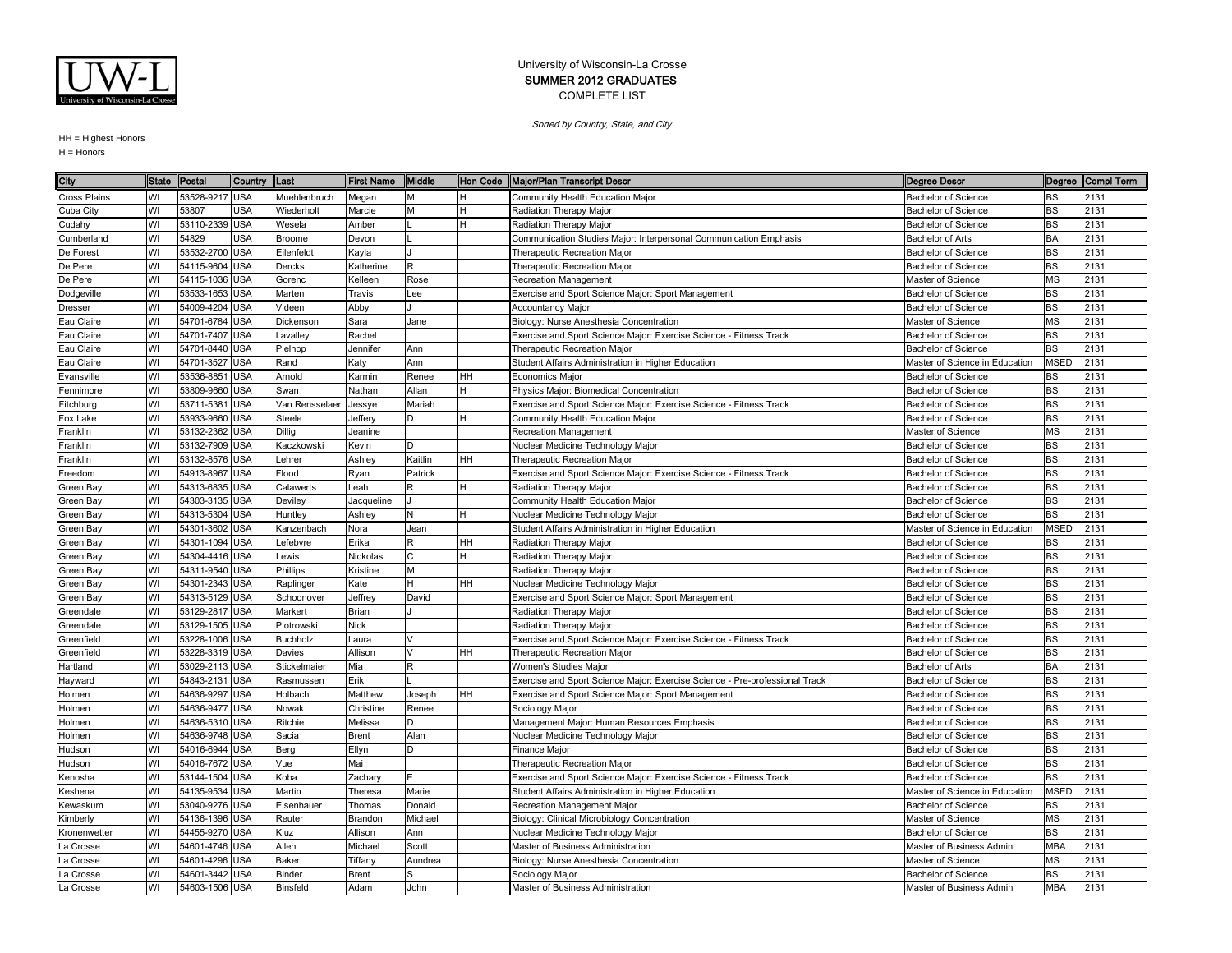

Sorted by Country, State, and City

| City              |    | State Postal   | Country Last |                 | <b>First Name</b> | Middle       |    | Hon Code Major/Plan Transcript Descr                              | <b>Degree Descr</b>            |             | Degree Compl Term |
|-------------------|----|----------------|--------------|-----------------|-------------------|--------------|----|-------------------------------------------------------------------|--------------------------------|-------------|-------------------|
| La Crosse         | WI | 54602-0101     | <b>USA</b>   | Carroll         | Kathryn           | IΔ           |    | Special Education                                                 | Master of Science in Education | <b>MSED</b> | 2131              |
| La Crosse         | WI | 54601-5283 USA |              | Crowder         | April             | Mae          |    | Therapeutic Recreation Major                                      | <b>Bachelor of Science</b>     | BS          | 2131              |
| La Crosse         | WI | 54601-5965 USA |              | Elegbede        | Sulaimon          | Adewale      |    | Information Systems Major                                         | <b>Bachelor of Science</b>     | <b>BS</b>   | 2131              |
| a Crosse          | WI | 54601-6219 USA |              | Harrison        | Samantha          | Marie        |    | Master of Business Administration                                 | Master of Business Admin       | <b>MBA</b>  | 2131              |
| a Crosse          | WI | 54601-3838 USA |              | Howerton        | RoseAnna          | Joy          |    | <b>Public Administration Maior</b>                                | <b>Bachelor of Science</b>     | BS          | 2131              |
| a Crosse          | WI | 54601-4728 USA |              | Kanary          | Kelly             | Jeanne       |    | Biology: Nurse Anesthesia Concentration                           | Master of Science              | <b>MS</b>   | 2131              |
| La Crosse         | WI | 54601-5112 USA |              | Klonowski       | Jamie             |              |    | Health Education: Community Health Education                      | Master of Science              | MS          | 2131              |
| La Crosse         | WI | 54601-8383 USA |              | Kotnour         | Joseph            | W            |    | Biology Major: Biomedical Science Concentration                   | Bachelor of Science            | <b>BS</b>   | 2131              |
| a Crosse          | WI | 54603-1065 USA |              | Manix           | Alan              | ID.          |    | Management Major                                                  | <b>Bachelor of Science</b>     | <b>BS</b>   | 2131              |
| a Crosse          | WI | 54601-8251     | <b>USA</b>   | Miller          | Elizabeth         |              |    | English Major: Rhetoric and Writing Emphasis                      | Bachelor of Arts               | <b>BA</b>   | 2131              |
| La Crosse         | WI | 54601-0819 USA |              | Nell            | Ryan              | James        |    | Communication Studies Major: Interpersonal Communication Emphasis | <b>Bachelor of Science</b>     | <b>BS</b>   | 2131              |
| La Crosse         | WI | 54601-5047 USA |              | Steuerwald      | Christopher       | Yong         |    | Sociology Major                                                   | <b>Bachelor of Science</b>     | <b>BS</b>   | 2131              |
| a Crosse          | WI | 54603-1419 USA |              | Webber          | Lee               | Lynsee       |    | Biology: Nurse Anesthesia Concentration                           | Master of Science              | <b>MS</b>   | 2131              |
| a Crosse          | WI | 54601-4040 USA |              | Wishard         | Angela            | Kay          |    | History Major: Regional Emphasis                                  | <b>Bachelor of Science</b>     | BS          | 2131              |
| La Crosse         | WI | 54601-8391     | <b>USA</b>   | Xiong           | Mai               |              |    | Therapeutic Recreation Major                                      | <b>Bachelor of Science</b>     | <b>BS</b>   | 2131              |
| Lodi              | WI | 53555-9442 USA |              | Taylor          | April             | Renee        |    | Accountancy Major                                                 | <b>Bachelor of Science</b>     | BS          | 2131              |
| Lodi              | WI | 53555-9656 USA |              | Wilfer          | Charles           | Hugh         |    | Master of Business Administration                                 | Master of Business Admin       | <b>MBA</b>  | 2131              |
| Madison           | WI | 53717-1179 USA |              | Alsteen         | Jenna             |              |    | Student Affairs Administration in Higher Education                | Master of Science in Education | <b>MSED</b> | 2131              |
| Madison           | WI | 53711-5960 USA |              | <b>Bisenius</b> | Robert            | Anthony      |    | Biology: Nurse Anesthesia Concentration                           | Master of Science              | <b>MS</b>   | 2131              |
| Madison           | WI | 53711-1929 USA |              | Carroll         | Brendan           |              |    | Psychology Major                                                  | <b>Bachelor of Science</b>     | <b>BS</b>   | 2131              |
| Madison           | WI | 53704-5618 USA |              | Goodwin         | Gerald            | C            |    | Public Administration Major                                       | <b>Bachelor of Science</b>     | <b>BS</b>   | 2131              |
| Madison           | WI | 53719-1904     | <b>USA</b>   | Lorrig          | Spencer           | R            |    | Recreation Management Major                                       | <b>Bachelor of Science</b>     | <b>BS</b>   | 2131              |
| Madison           | WI | 53719-3436 USA |              | Pinch           | Kimberly          | Jo           |    | Community Health Education: Public Health                         | Master of Public Health        | <b>MPH</b>  | 2131              |
| Madison           | WI | 53703-1714     | <b>USA</b>   | Roeder          | Larson            |              |    | Geography Major                                                   | <b>Bachelor of Science</b>     | <b>BS</b>   | 2131              |
| Menasha           | WI | 54952-2633 USA |              | Probst          | Lacey             | M            |    | Exercise and Sport Science Major: Sport Management                | <b>Bachelor of Science</b>     | <b>BS</b>   | 2131              |
| Menasha           | WI | 54952-2112 USA |              | Thiel           | Megan             | M            |    | Exercise and Sport Science Major: Sport Management                | <b>Bachelor of Science</b>     | <b>BS</b>   | 2131              |
| Menomonee Falls   | WI | 53051-6532 USA |              | Rosenbecker     | Emily             | M            |    | Nuclear Medicine Technology Major                                 | <b>Bachelor of Science</b>     | <b>BS</b>   | 2131              |
| Menomonee Falls   | WI | 53051-2511     | <b>USA</b>   | Tucker          | Katie             |              |    | Nuclear Medicine Technology Major                                 | <b>Bachelor of Science</b>     | <b>BS</b>   | 2131              |
| Menomonie         | WI | 54751-5938 USA |              | Ascher          | Emily             | $\mathsf{A}$ |    | Student Affairs Administration in Higher Education                | Master of Science in Education | <b>MSED</b> | 2131              |
| Menomonie         | WI | 54751-3305 USA |              | Confer          | Annie             | Kay          |    | Psychology Major                                                  | <b>Bachelor of Science</b>     | BS          | 2131              |
| Menomonie         | WI | 54751-5938 USA |              | Keenan          | Jeffrey           | James        |    | Student Affairs Administration in Higher Education                | Master of Science in Education | <b>MSED</b> | 2131              |
| Middleton         | WI | 53562-3806     | <b>USA</b>   | Harrop          | Ashley            | Jo           |    | Exercise and Sport Science Major: Sport Management                | <b>Bachelor of Science</b>     | BS          | 2131              |
| Milton            | WI | 53563-9475     | <b>USA</b>   | Johns           | Jennifer          | Lea          |    | Student Affairs Administration in Higher Education                | Master of Science in Education | <b>MSED</b> | 2131              |
| Milwaukee         | WI | 53213-3962 USA |              | Chisnell        | Amy               |              |    | Student Affairs Administration in Higher Education                | Master of Science in Education | <b>MSED</b> | 2131              |
| Milwaukee         | WI | 53219-3427 USA |              | Diliberti       | Gina              | Marie        |    | Recreation Management                                             | Master of Science              | MS          | 2131              |
| Milwaukee         | WI | 53204-4306 USA |              | Golden          | Lisa              |              |    | Biology: Nurse Anesthesia Concentration                           | Master of Science              | MS          | 2131              |
| Milwaukee         | WI | 53209-3662     | <b>USA</b>   | Nogrady         | Douglas           | O            |    | Theatre Arts Major: Performance Emphasis                          | <b>Bachelor of Science</b>     | <b>BS</b>   | 2131              |
| Minong            | WI | 54859-8033     | <b>USA</b>   | <b>Block</b>    | Alicia            | A            |    | Exercise and Sport Science Major: Fitness                         | <b>Bachelor of Science</b>     | <b>BS</b>   | 2131              |
| Mukwonago         | WI | 53149-1909 USA |              | Verick          | Jocelyn           | R            |    | Management Major                                                  | <b>Bachelor of Science</b>     | <b>BS</b>   | 2131              |
| Neenah            | WI | 54956-2028 USA |              | Trocme          | Kahlil            | Zonne        |    | Exercise and Sport Science Major: Sport Management                | <b>Bachelor of Science</b>     | <b>BS</b>   | 2131              |
| Neillsville       | WI | 54456-6500     | <b>USA</b>   | Naughton        | Sean              |              |    | Biology Major: Biomedical Science Concentration                   | <b>Bachelor of Science</b>     | <b>BS</b>   | 2131              |
| Nekoosa           | WI | 54457-8473     | <b>USA</b>   | Pinney          | Jordan            | Robert       |    | Recreation Management Major                                       | <b>Bachelor of Science</b>     | <b>BS</b>   | 2131              |
| Neosho            | WI | 53059-9731     | <b>USA</b>   | Rosbeck         | Trisha            |              | HН | Recreation Management Major                                       | <b>Bachelor of Science</b>     | BS          | 2131              |
| North Fond du Lac | WI | 54937-1025 USA |              | Evraets         | Alexandra         |              |    | Therapeutic Recreation Major                                      | <b>Bachelor of Science</b>     | <b>BS</b>   | 2131              |
| Oak Creek         | WI | 53154-5676 USA |              | Daniels         | Zachary           |              |    | English Major                                                     | <b>Bachelor of Science</b>     | <b>BS</b>   | 2131              |
| Oconomowoc        | WI | 53066-3909 USA |              | Van Every       | Jessa             |              |    | Community Health Education Major                                  | <b>Bachelor of Science</b>     | <b>BS</b>   | 2131              |
| Onalaska          | WI | 54650-3340 USA |              | Lor             | Phanat            |              |    | <b>Professional Development</b>                                   | Master of Educ - Prof Dev      | <b>MEPD</b> | 2131              |